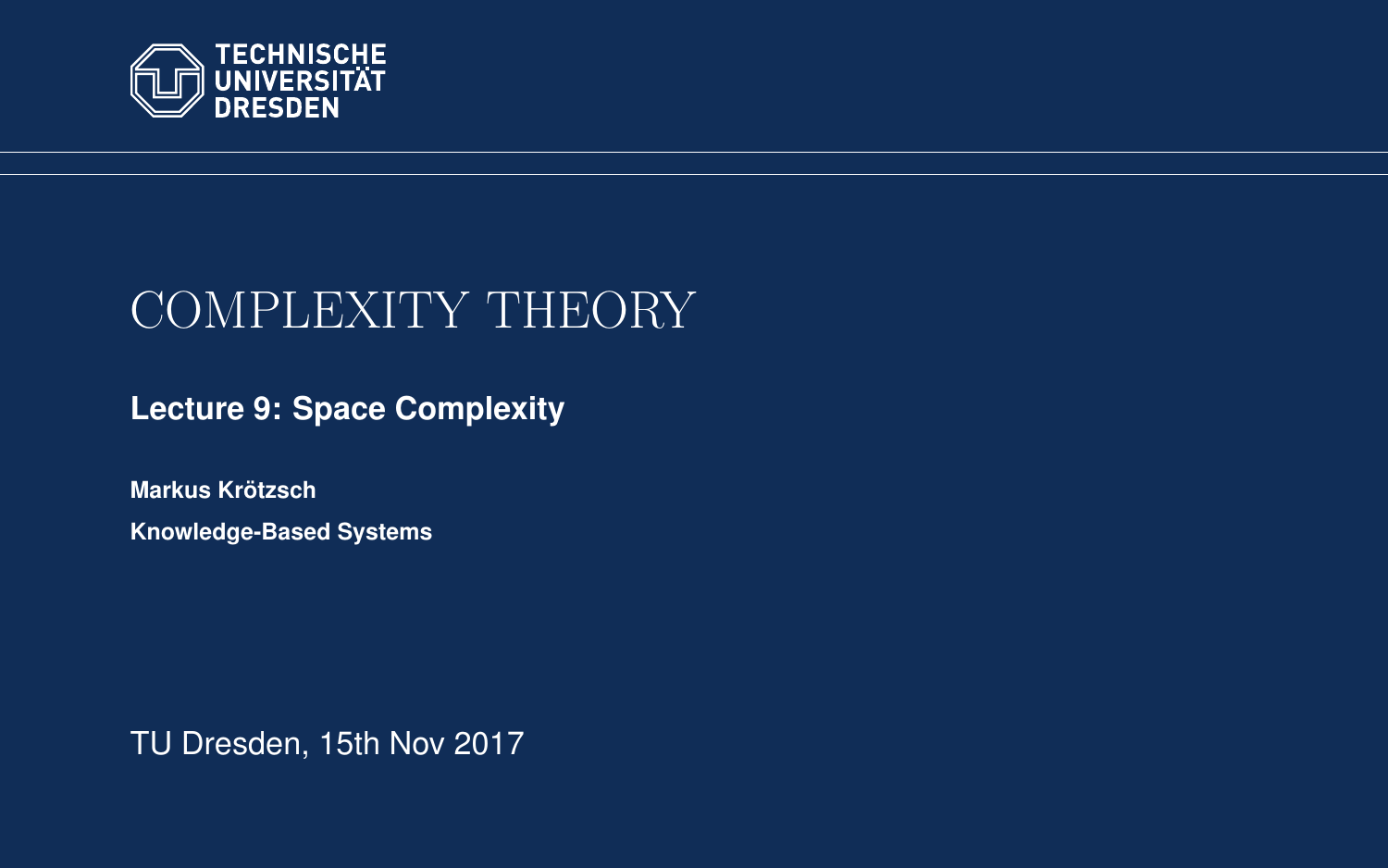### Review: Space Complexity Classes

Recall our earlier definitions of space complexities:

**Definition 9.1:** Let  $f : \mathbb{N} \to \mathbb{R}^+$  be a function.

- (1) DSpace( $f(n)$ ) is the class of all languages **L** for which there is an *O*(*f*(*n*))-space bounded Turing machine deciding **L**.
- (2) NSpace( $f(n)$ ) is the class of all languages **L** for which there is an *O*(*f*(*n*))-space bounded nondeterministic Turing machine deciding **L**.

Being *O*(*f*(*n*))-space bounded requires a (nondeterministic) TM

- to halt on every input and
- to use  $\leq f(|w|)$  tape cells on every computation path.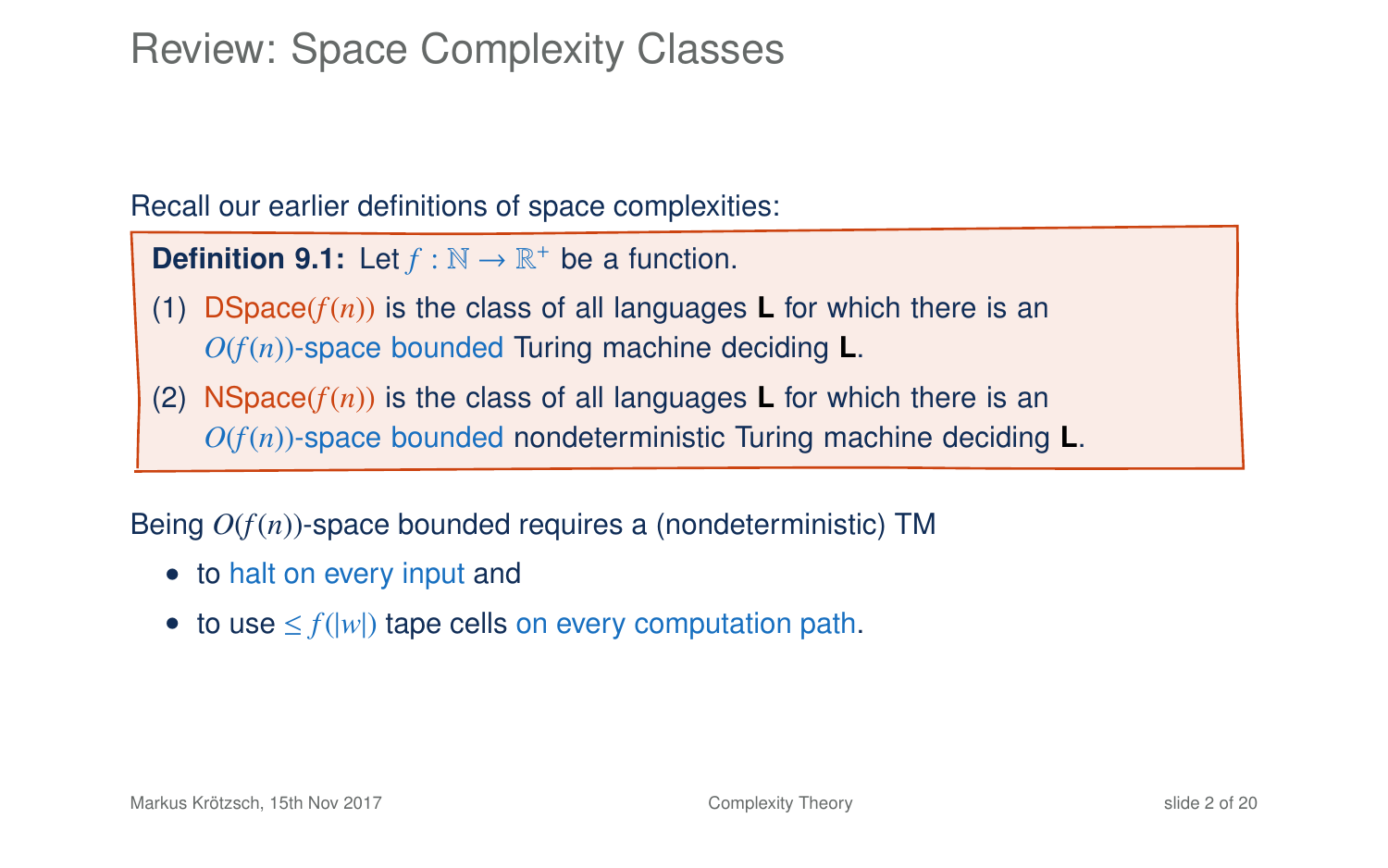#### Space Complexity Classes

Some important space complexity classes:

 $L = LogSpace = DSpace(log n)$  logarithmic space  $PSpace = |$ *d*≥1 DSpace( $n^d$  $ExpSpace = |$ *d*≥1  $DSpace(2^{n^d})$ 

) polynomial space

exponential space

NL = NLogSpace = NSpace(log *n*) nondet. logarithmic space  $NPSpace = |$ *d*≥1 NSpace(*n d*  $NExpSpace = |$ *d*≥1 NSpace(2<sup>nd</sup>

) nondet. polynomial space

) nondet. exponential space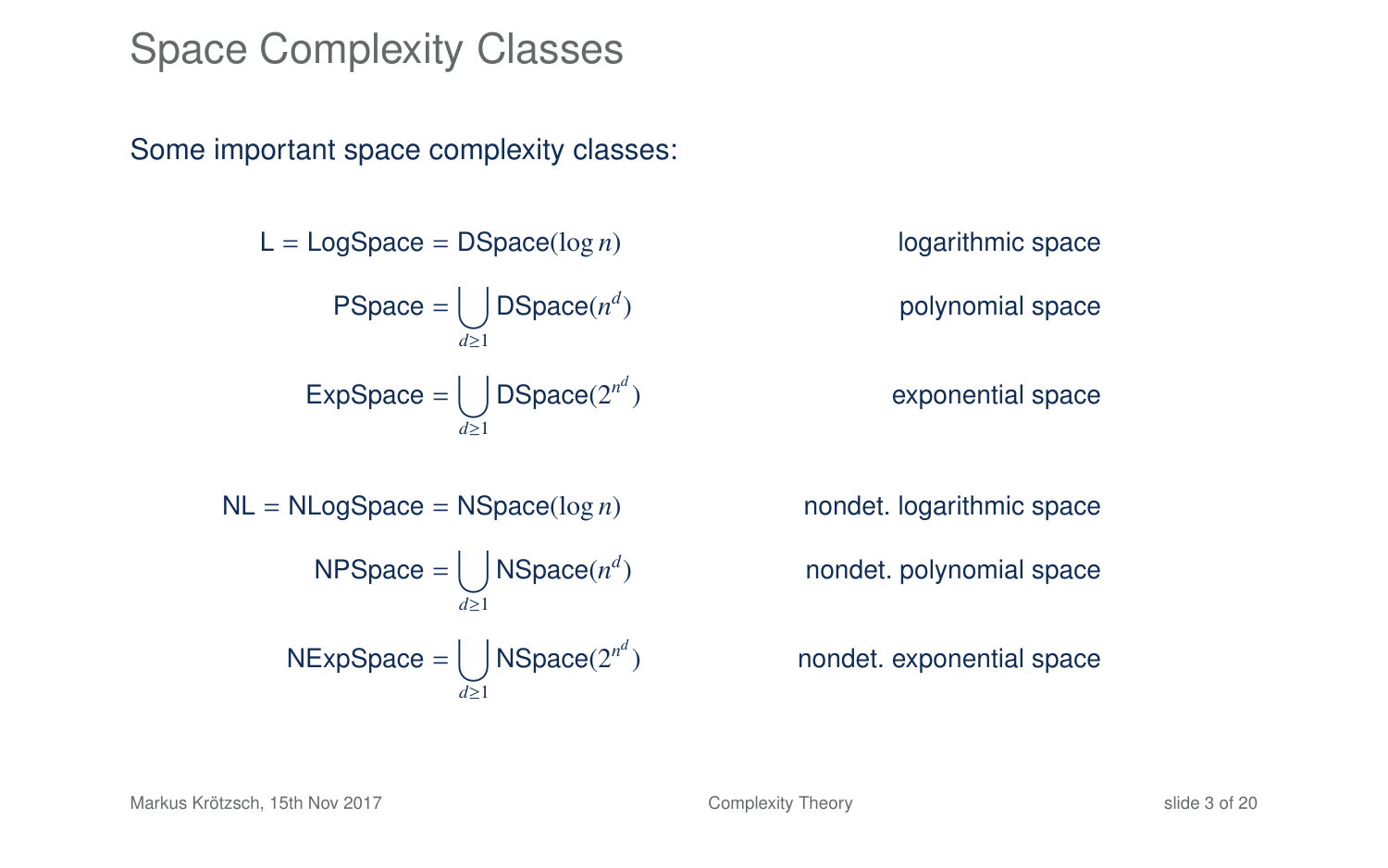Space seems to be more powerful than time because space can be reused.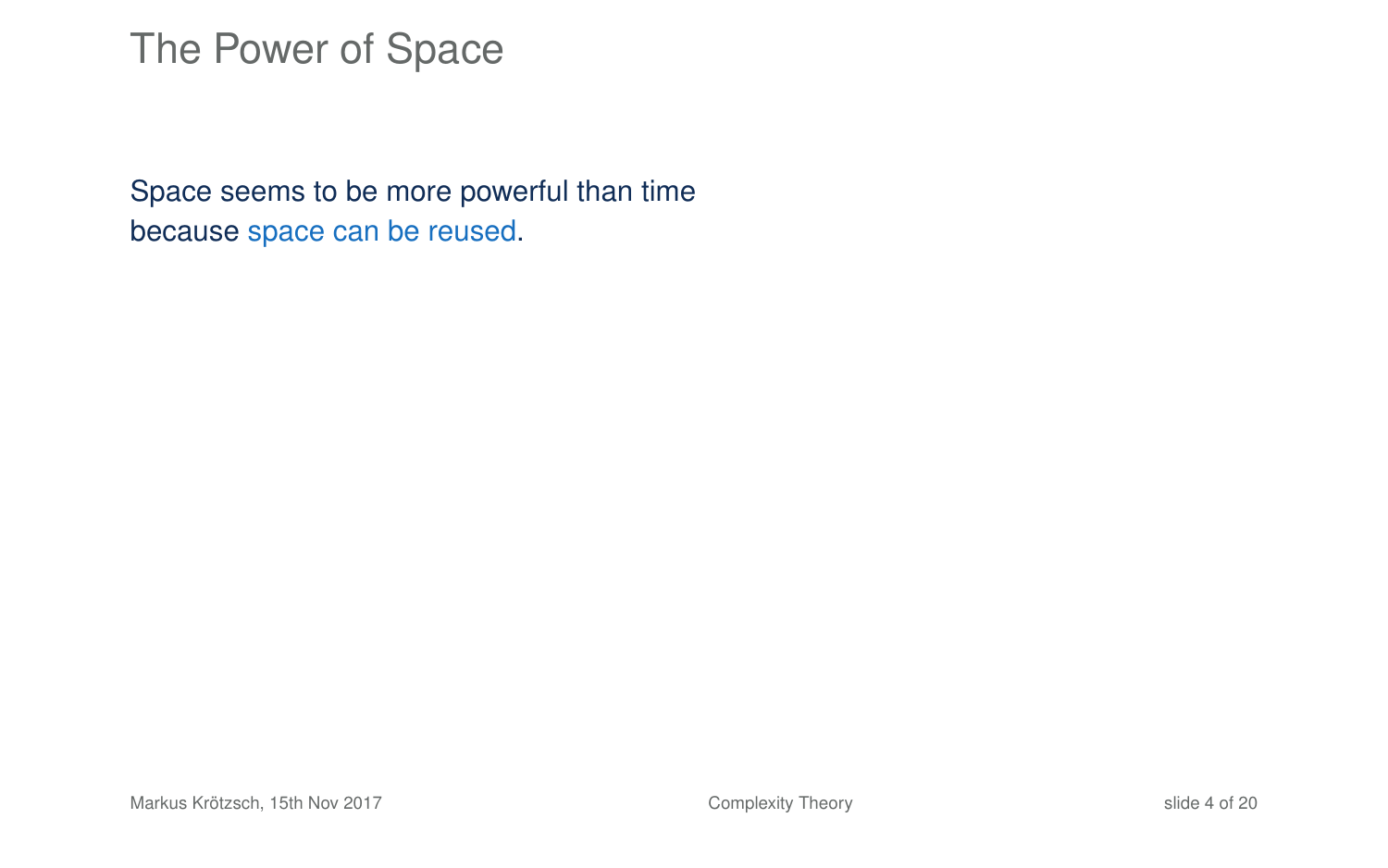Space seems to be more powerful than time because space can be reused.

**Example 9.2: SAT can be solved in linear space:** Just iterate over all possible truth assignments (each linear in size) and check if one satisfies the formula.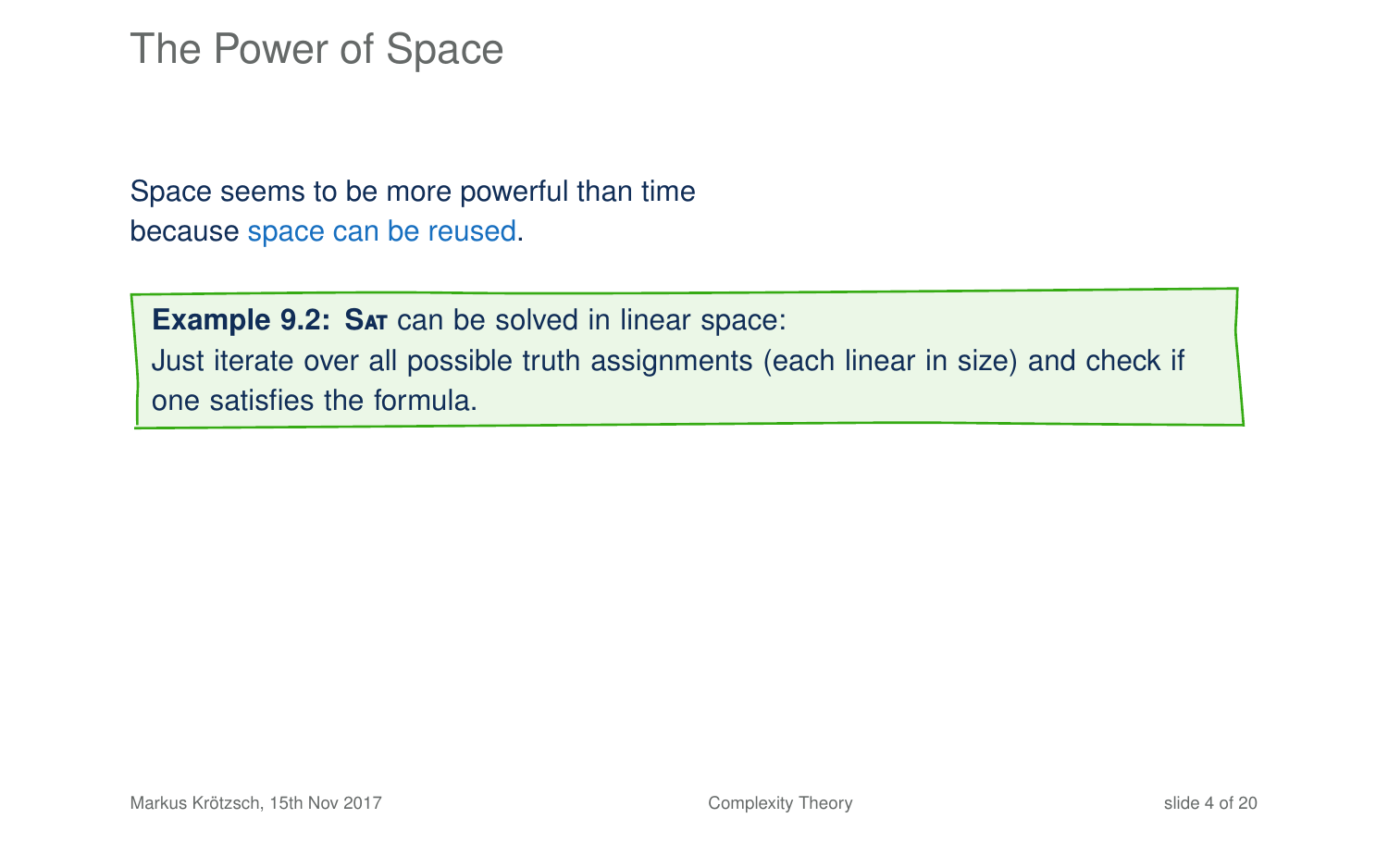Space seems to be more powerful than time because space can be reused.

**Example 9.2: SAT can be solved in linear space:** Just iterate over all possible truth assignments (each linear in size) and check if one satisfies the formula.

**Example 9.3: TAUTOLOGY** can be solved in linear space: Just iterate over all possible truth assignments (each linear in size) and check if all satisfy the formula.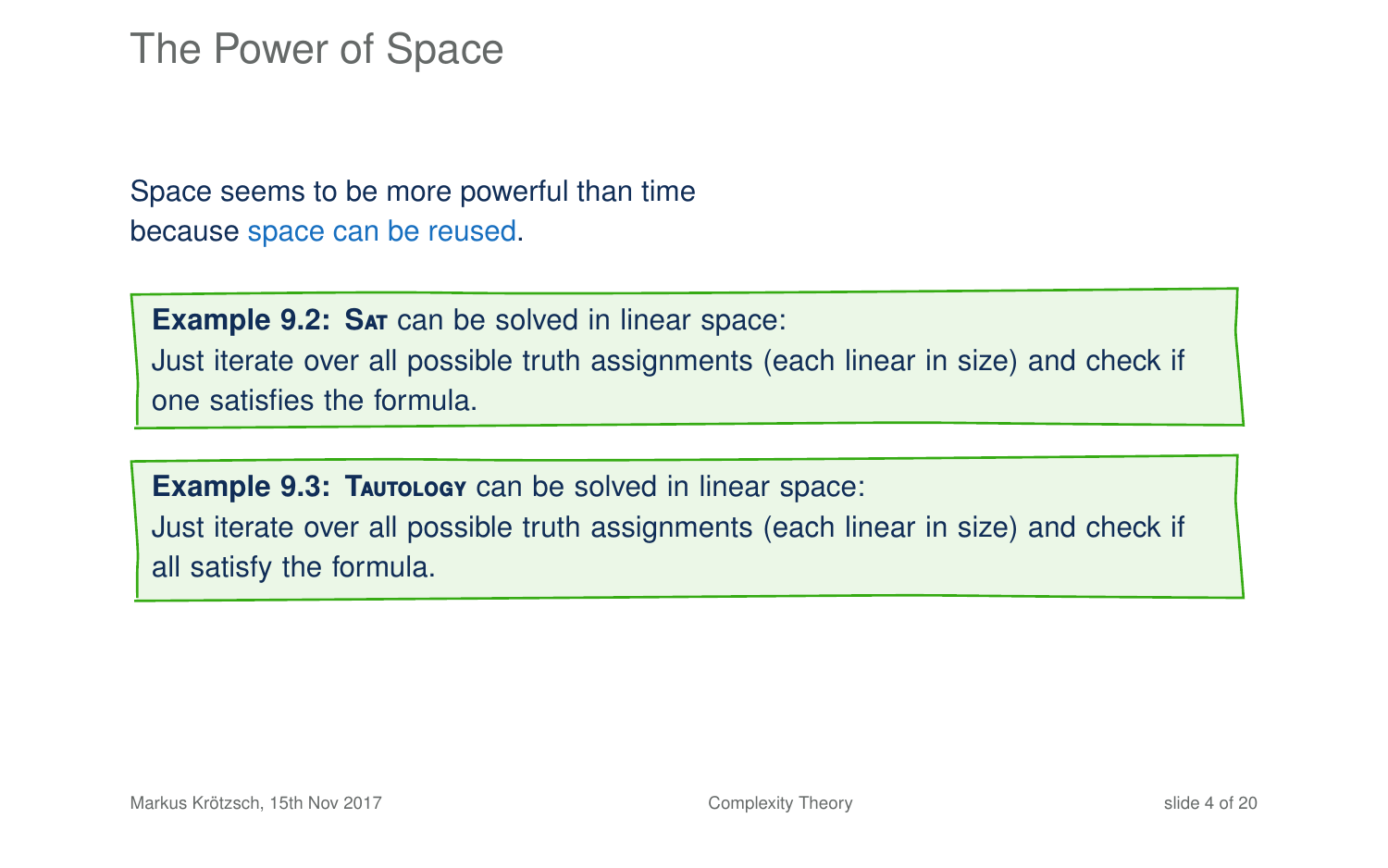Space seems to be more powerful than time because space can be reused.

**Example 9.2: SAT can be solved in linear space:** Just iterate over all possible truth assignments (each linear in size) and check if one satisfies the formula.

**Example 9.3: TAUTOLOGY** can be solved in linear space: Just iterate over all possible truth assignments (each linear in size) and check if all satisfy the formula.

More generally: NP ⊆ PSpace and coNP ⊆ PSpace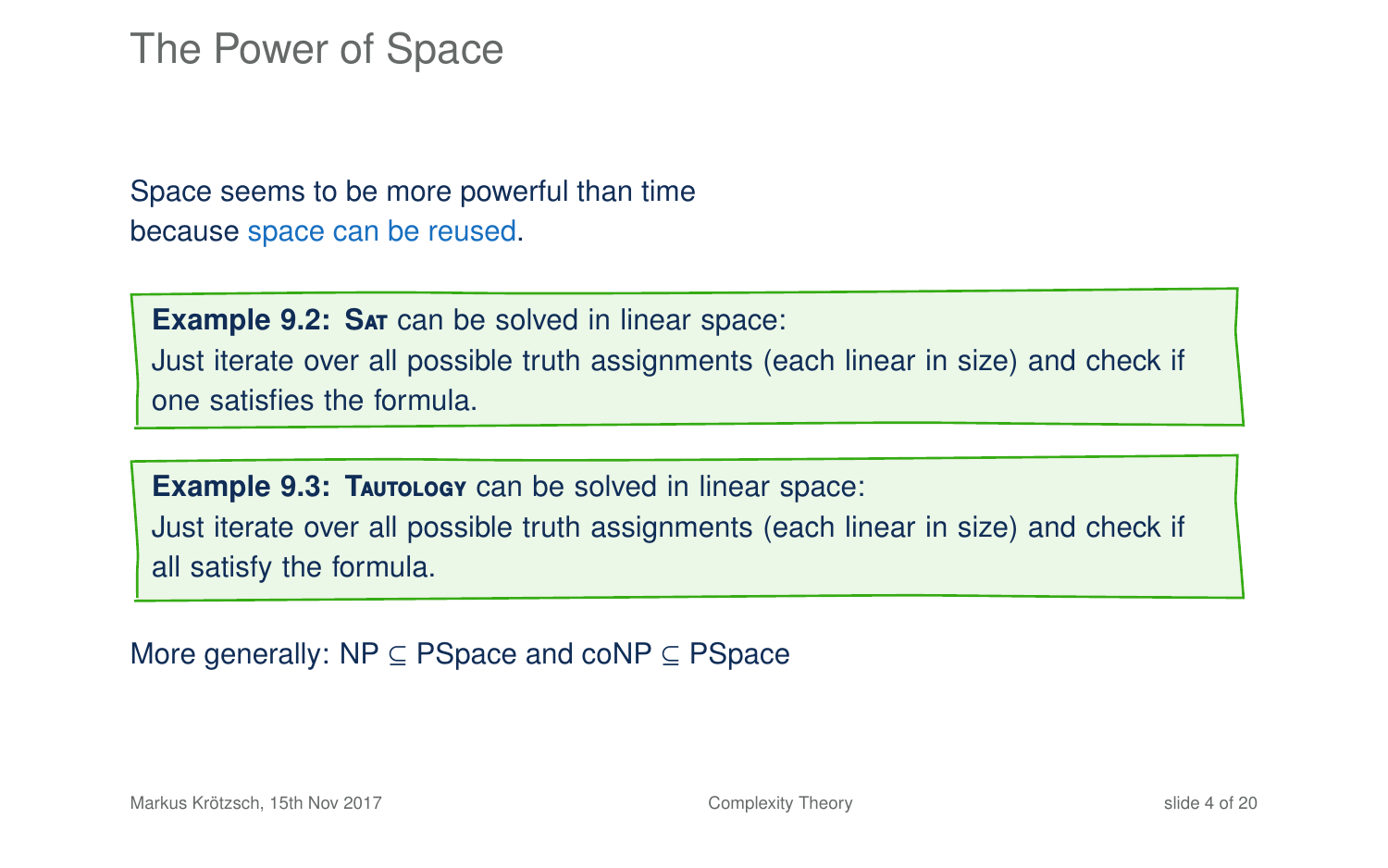#### Linear Compression

**Theorem 9.4:** For every function  $f : \mathbb{N} \to \mathbb{R}^+$ , for all  $c \in \mathbb{N}$ , and for every f-space bounded (deterministic/nondeterminsitic) Turing machine M:

there is a  $\max\{1, \frac{1}{c}f(n)\}$ -space bounded (deterministic/nondeterminsitic) Turing machine  $\mathcal{M}'$  that accepts the same language as  $\mathcal{M}$ .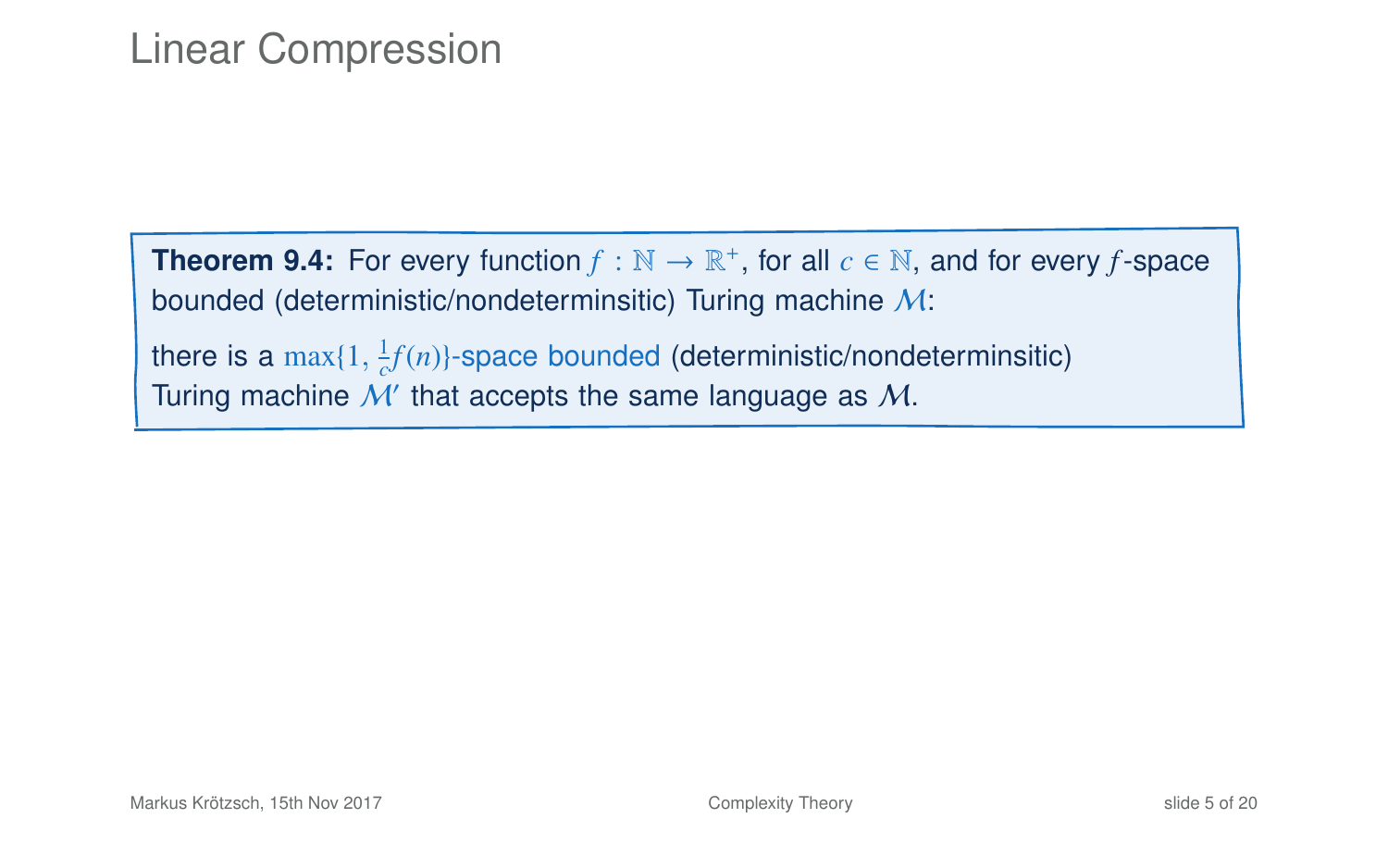#### Linear Compression

**Theorem 9.4:** For every function  $f : \mathbb{N} \to \mathbb{R}^+$ , for all  $c \in \mathbb{N}$ , and for every f-space bounded (deterministic/nondeterminsitic) Turing machine M:

there is a  $\max\{1, \frac{1}{c}f(n)\}$ -space bounded (deterministic/nondeterminsitic) Turing machine  $\mathcal{M}'$  that accepts the same language as  $\mathcal{M}$ .

**Proof idea:** Similar to (but much simpler than) linear speed-up.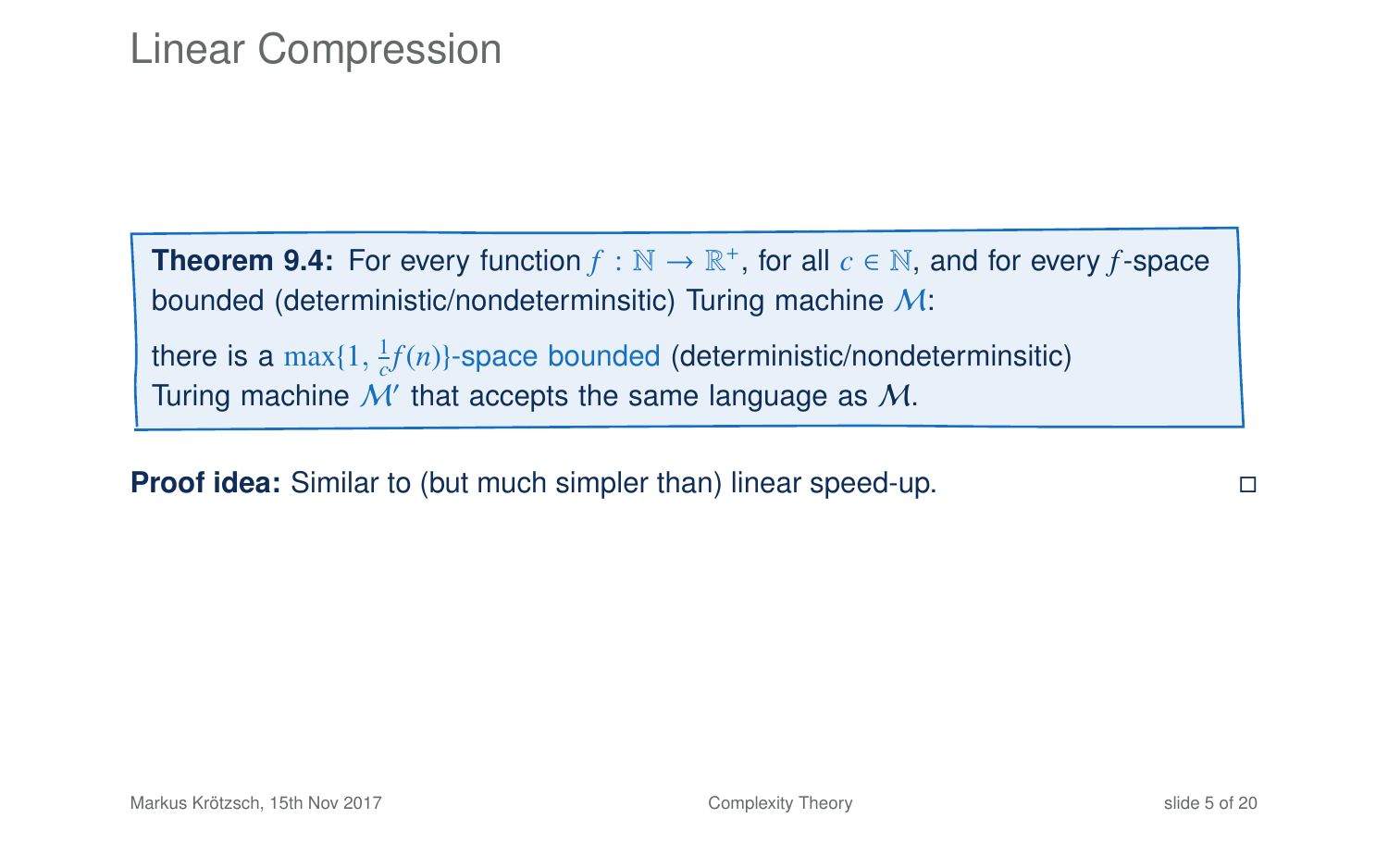#### Linear Compression

**Theorem 9.4:** For every function  $f : \mathbb{N} \to \mathbb{R}^+$ , for all  $c \in \mathbb{N}$ , and for every f-space bounded (deterministic/nondeterminsitic) Turing machine M:

there is a  $\max\{1, \frac{1}{c}f(n)\}$ -space bounded (deterministic/nondeterminsitic) Turing machine  $\mathcal{M}'$  that accepts the same language as  $\mathcal{M}$ .

**Proof idea:** Similar to (but much simpler than) linear speed-up.

This justifies using *O*-notation for defining space classes.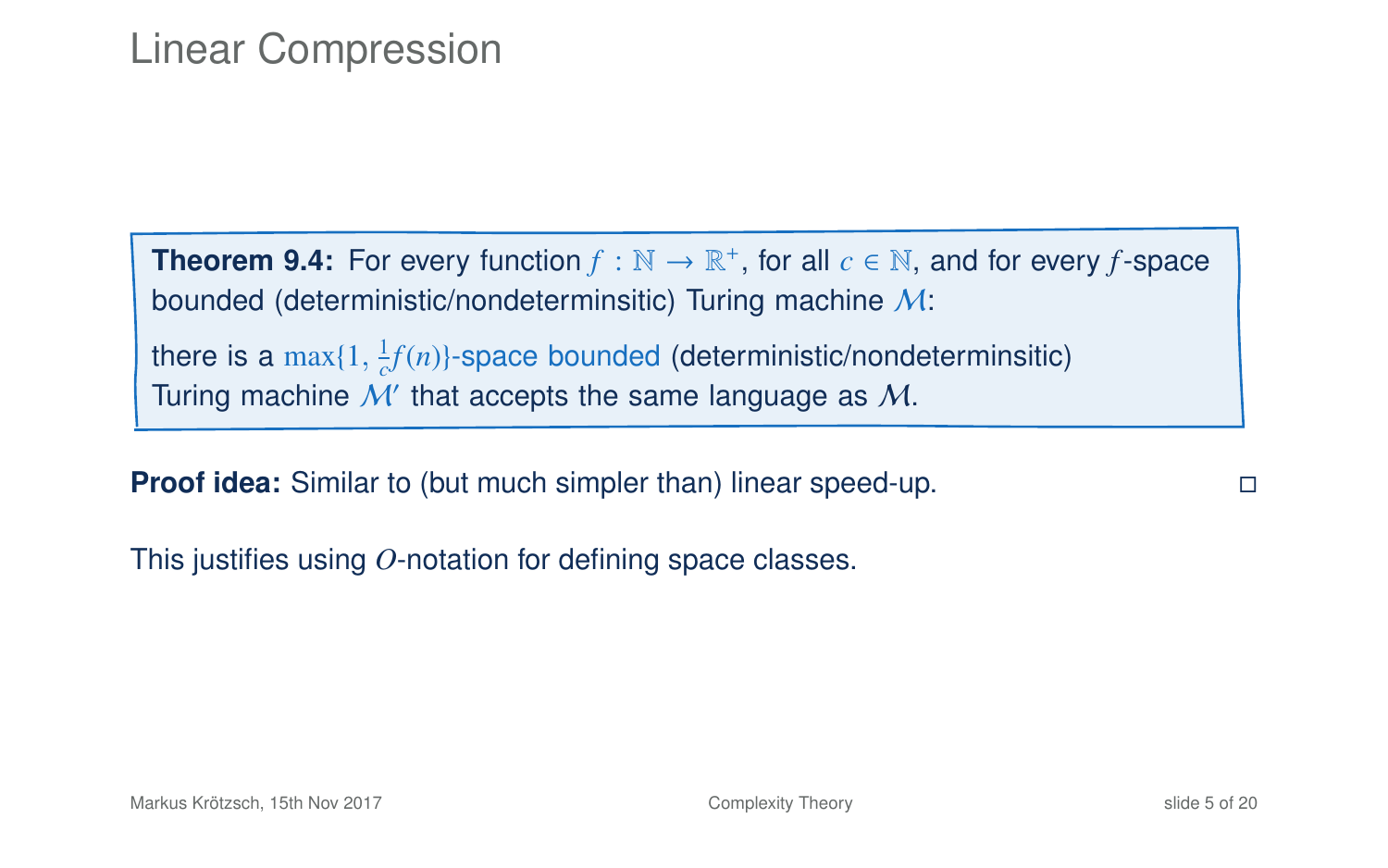#### **Theorem 9.5:** For every function  $f : \mathbb{N} \to \mathbb{R}^+$  all  $k \ge 1$  and  $\mathbf{L} \subseteq \Sigma^*$ :

If **L** can be decided by an *f*-space bounded *k*-tape Turing-machine, then it can also be decided by an *f*-space bounded 1-tape Turing-machine.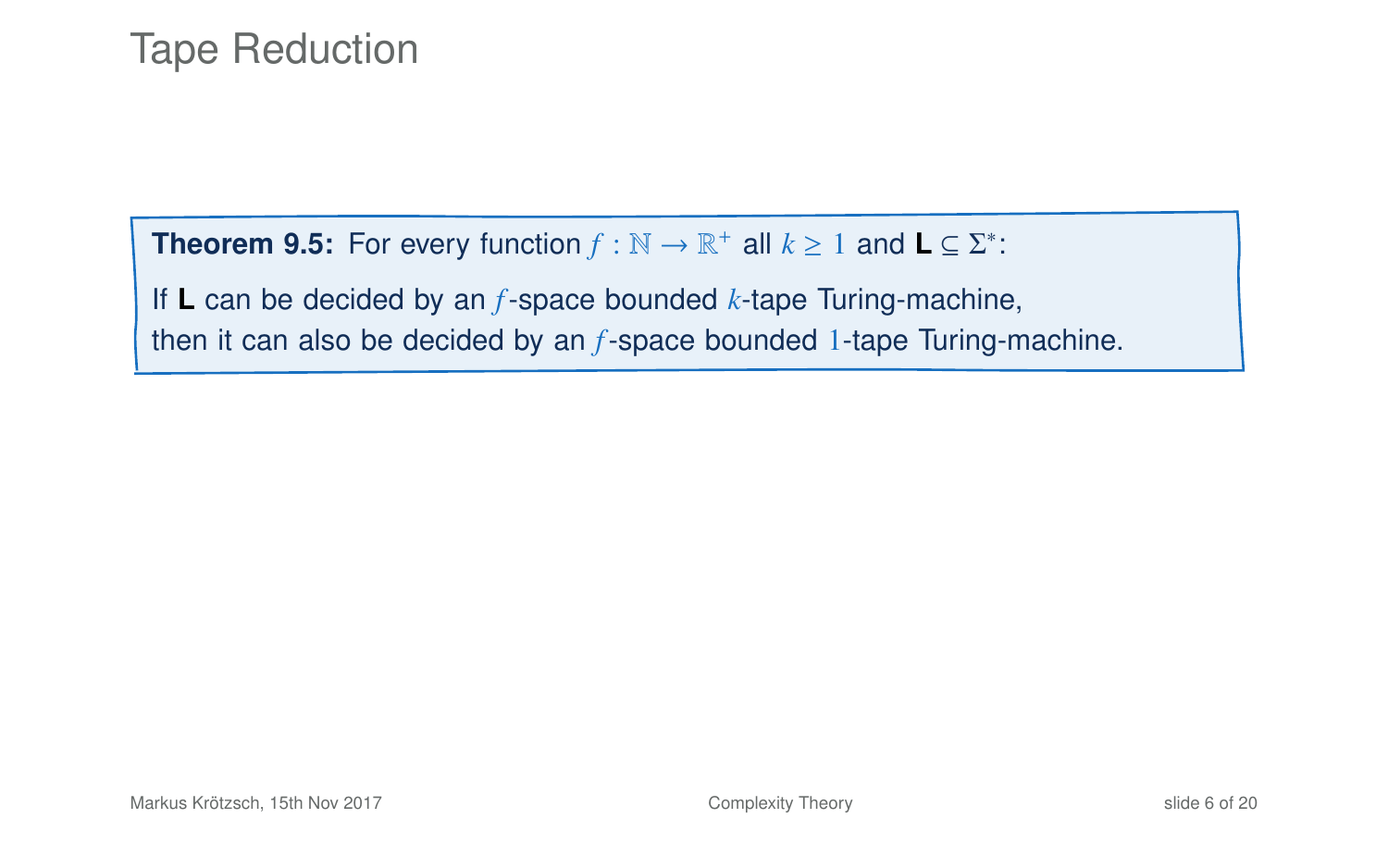**Theorem 9.5:** For every function  $f : \mathbb{N} \to \mathbb{R}^+$  all  $k \ge 1$  and  $\mathbf{L} \subseteq \Sigma^*$ :

If **L** can be decided by an *f*-space bounded *k*-tape Turing-machine, then it can also be decided by an *f*-space bounded 1-tape Turing-machine.

**Proof idea:** Combine tapes with a similar reduction as for time. Compress space to avoid linear increase.

**Note:** We still use a separate read-only input tape to define some space complexities, such as LogSpace.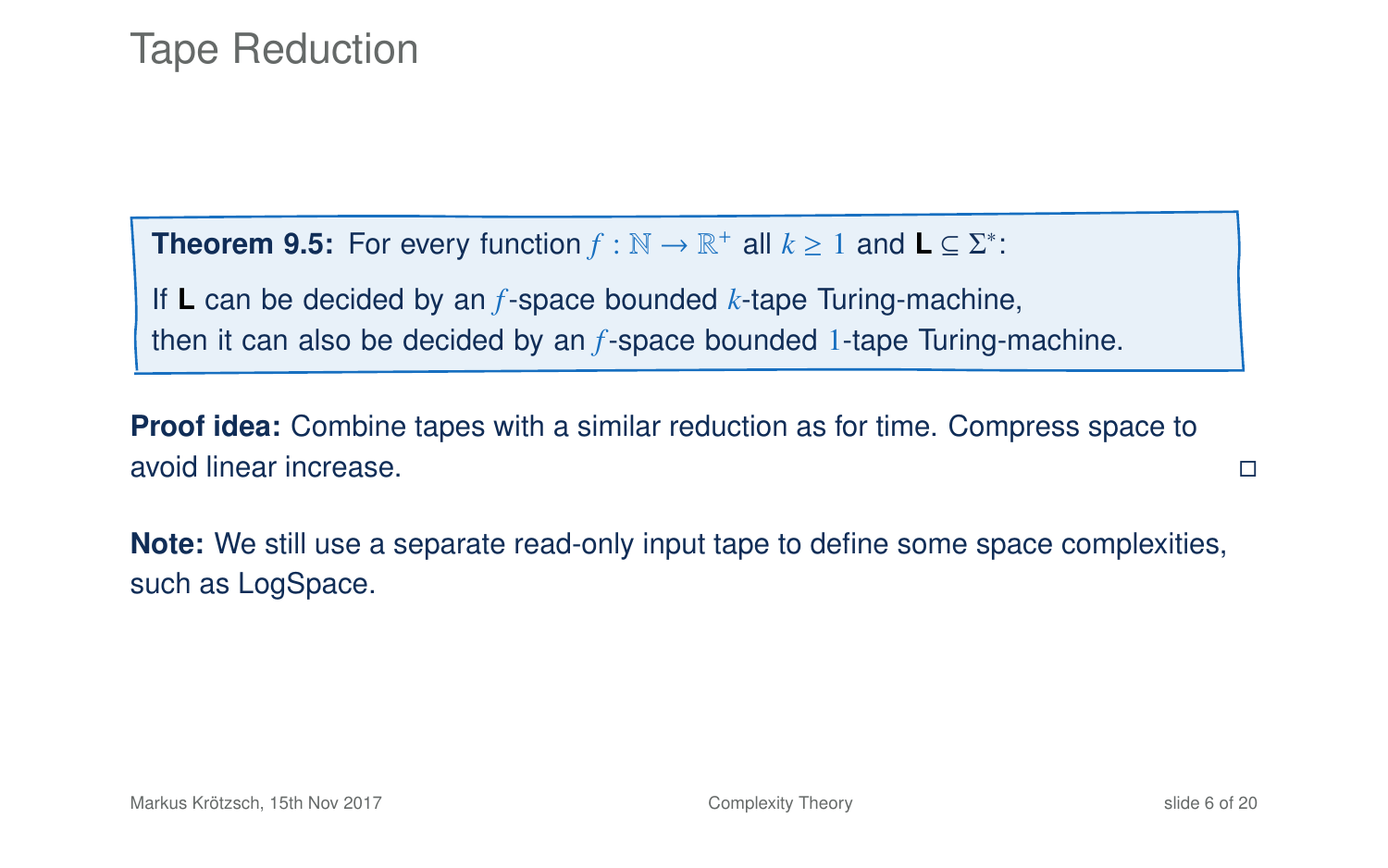**Theorem 9.6:** For all functions  $f : \mathbb{N} \to \mathbb{R}^+$ :

DTime(*f*) ⊆ DSpace(*f*) and NTime(*f*) ⊆ NSpace(*f*)

**Proof:** Visiting a cell takes at least one time step.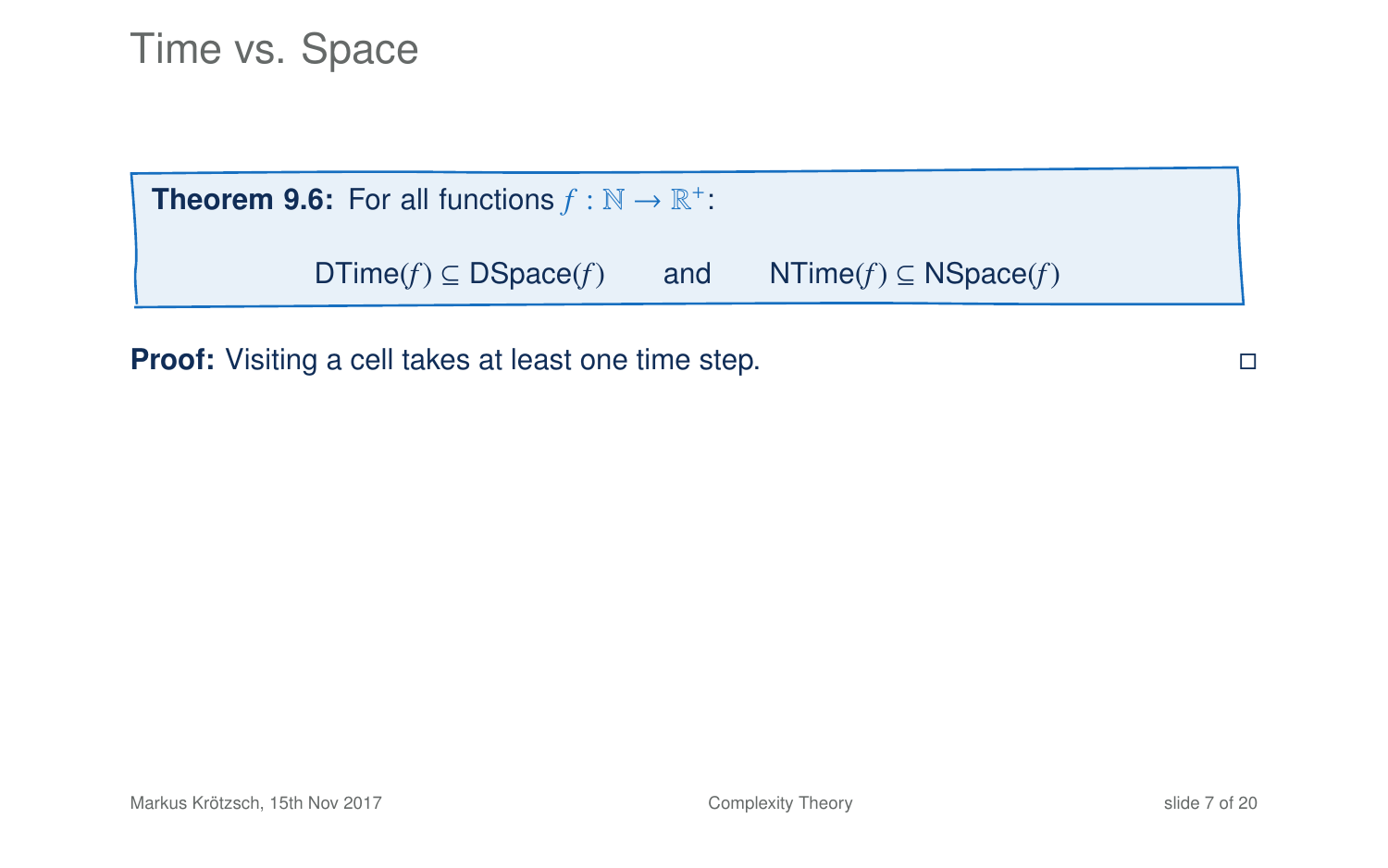**Theorem 9.6:** For all functions  $f : \mathbb{N} \to \mathbb{R}^+$ :

DTime(*f*) ⊆ DSpace(*f*) and NTime(*f*) ⊆ NSpace(*f*)

**Proof:** Visiting a cell takes at least one time step.

| <b>Theorem 9.7:</b> For all functions $f : \mathbb{N} \to \mathbb{R}^+$ with $f(n) \ge \log n$ : |     |                                       |  |  |
|--------------------------------------------------------------------------------------------------|-----|---------------------------------------|--|--|
| $DSpace(f) \subseteq DTime(2^{O(f)})$                                                            | and | $NSpace(f) \subseteq DTime(2^{O(f)})$ |  |  |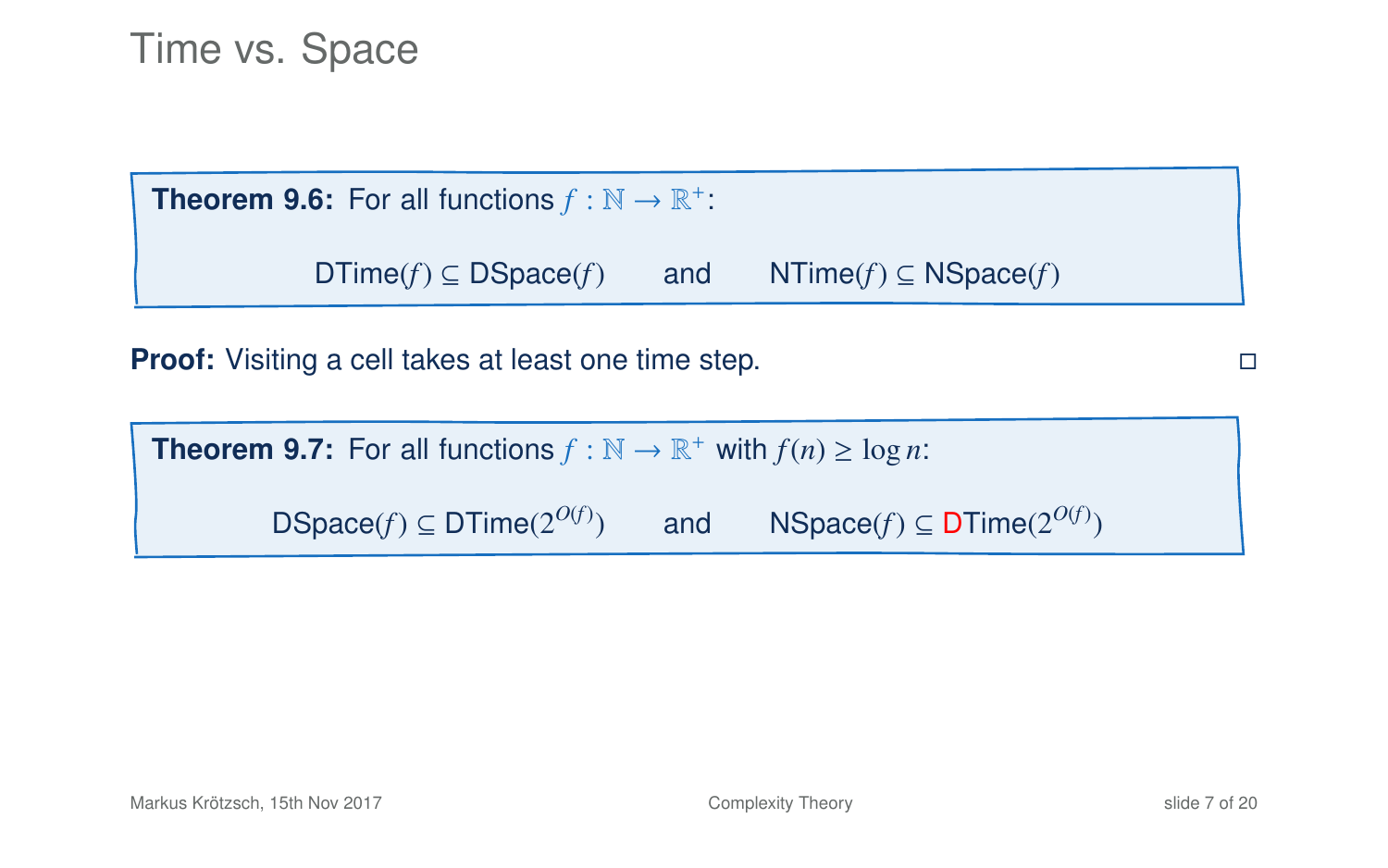**Theorem 9.6:** For all functions  $f : \mathbb{N} \to \mathbb{R}^+$ :

 $DTime(f) \subseteq DSpace(f)$  and  $NTime(f) \subseteq NSpace(f)$ 

**Proof:** Visiting a cell takes at least one time step.

**Theorem 9.7:** For all functions  $f : \mathbb{N} \to \mathbb{R}^+$  with  $f(n) \ge \log n$ : DSpace( $f$ )  $\subset$  DTime( $2^{O(f)}$ ) ) and NSpace(*f*) ⊆ DTime(2<sup>*O(f*)</sup>)

**Proof:** Based on configuration graphs and a bound on the number of possible configurations.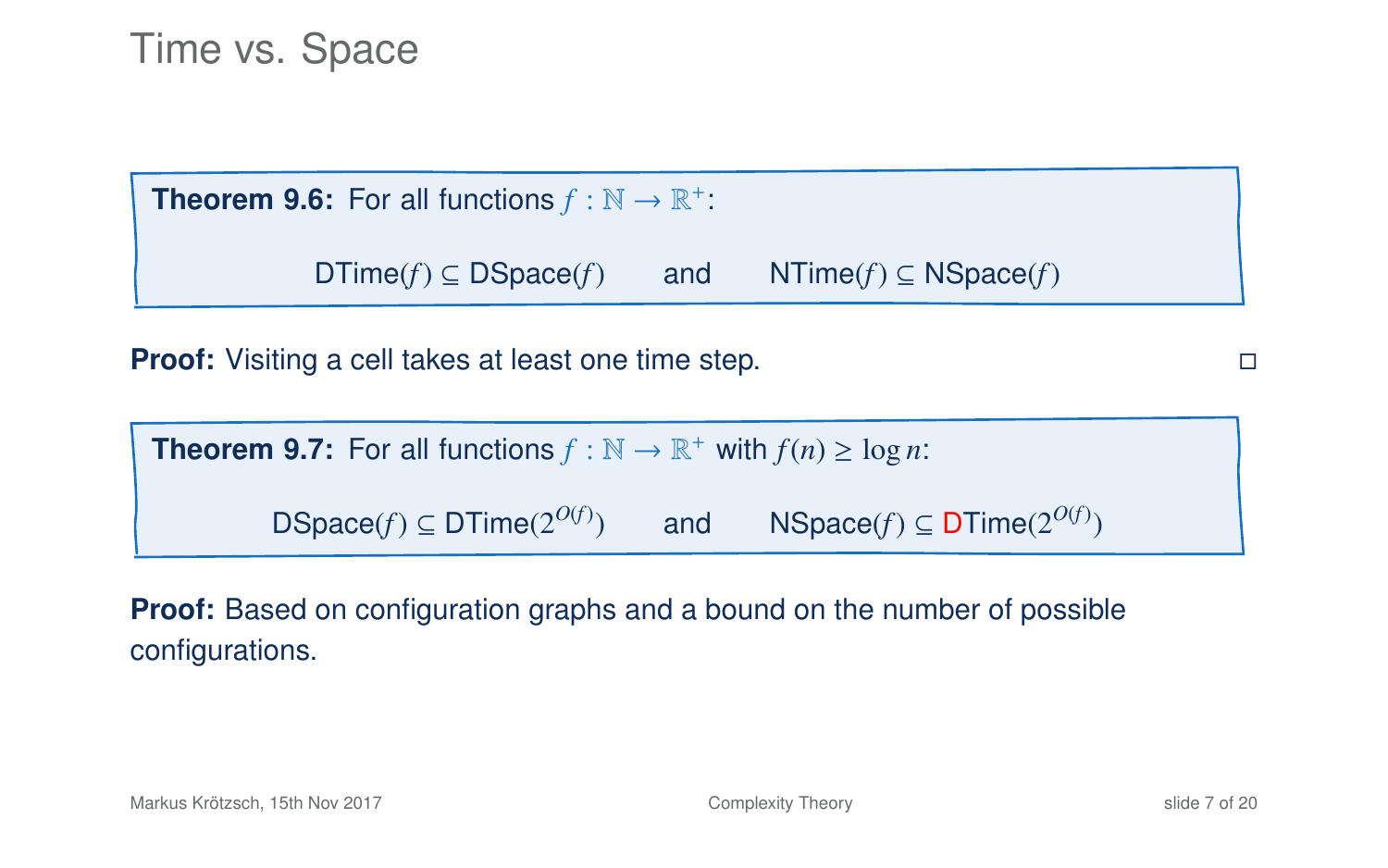#### Number of Possible Configurations

Let  $M := (Q, \Sigma, \Gamma, q_0, \delta, q_{start})$  be a 2-tape Turing machine (1 read-only input tape + 1 work tape)

Recall: A configuration of M is a quadruple  $(q, p_1, p_2, x)$  where

- $q \in Q$  is the current state,
- $p_i \in \mathbb{N}$  is the head position on tape *i*, and
- $x \in \Gamma^*$  is the tape content.

Let  $w \in \Sigma^*$  be an input to M and  $n := |w|$ .

- Then also  $p_1 \leq n$ .
- If M is  $f(n)$ -space bounded we can assume  $p_2 \le f(n)$  and  $|x| \le f(n)$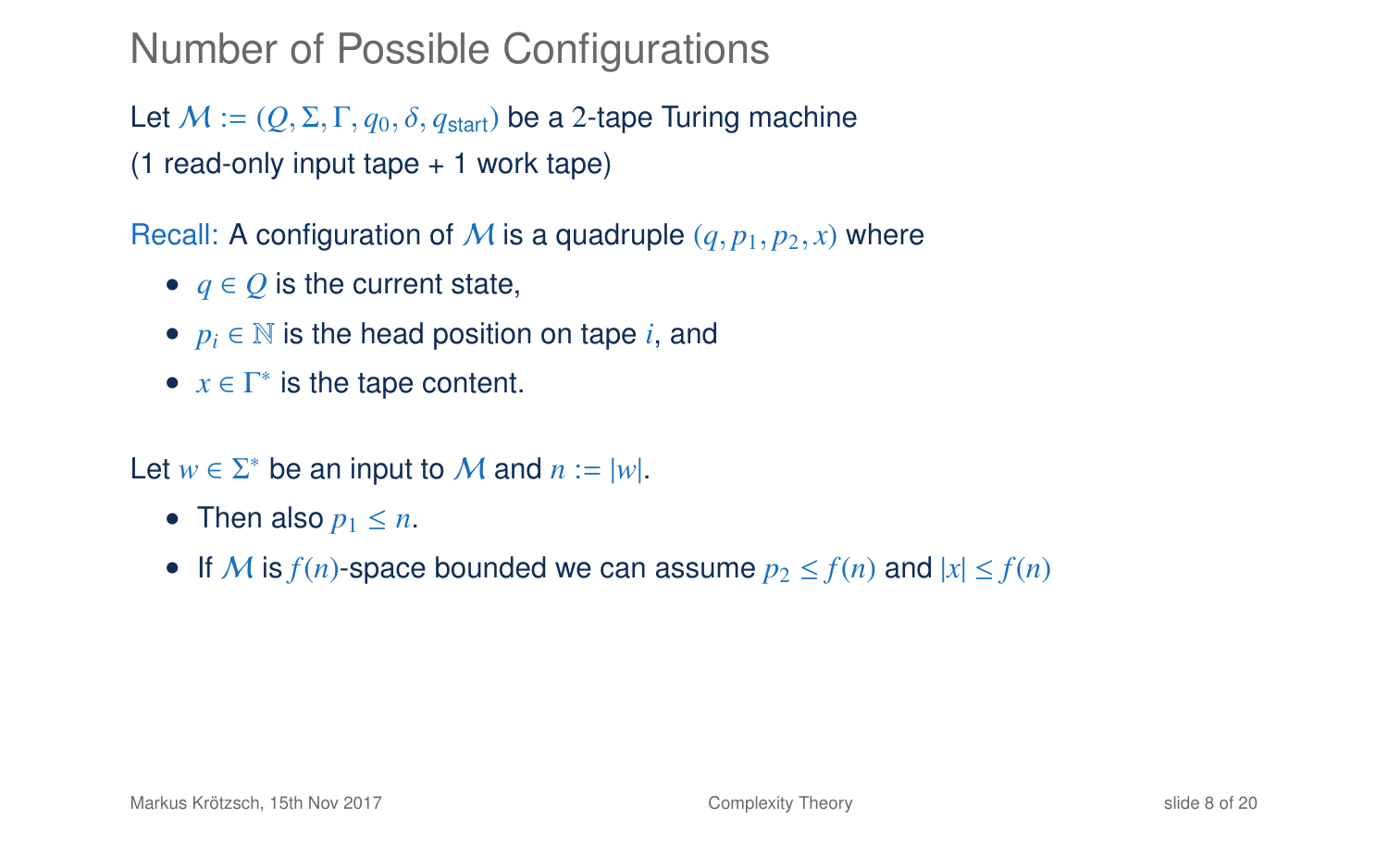#### Number of Possible Configurations

Let  $M := (Q, \Sigma, \Gamma, q_0, \delta, q_{start})$  be a 2-tape Turing machine (1 read-only input tape + 1 work tape)

Recall: A configuration of M is a quadruple  $(q, p_1, p_2, x)$  where

- $q \in Q$  is the current state,
- $p_i \in \mathbb{N}$  is the head position on tape *i*, and
- $x \in \Gamma^*$  is the tape content.

Let  $w \in \Sigma^*$  be an input to M and  $n := |w|$ .

- Then also  $p_1 \leq n$ .
- If M is  $f(n)$ -space bounded we can assume  $p_2 \le f(n)$  and  $|x| \le f(n)$

#### Hence, there are at most

 $|Q| \cdot n \cdot f(n) \cdot |\Gamma|^{f(n)} = n \cdot 2^{O(f(n))} = 2^{O(f(n))}$ 

#### different configurations on inputs of length *n* (the last equality requires  $f(n) > \log n$ ).

Markus Krötzsch, 15th Nov 2017 [Complexity Theory](#page-0-0) slide 8 of 20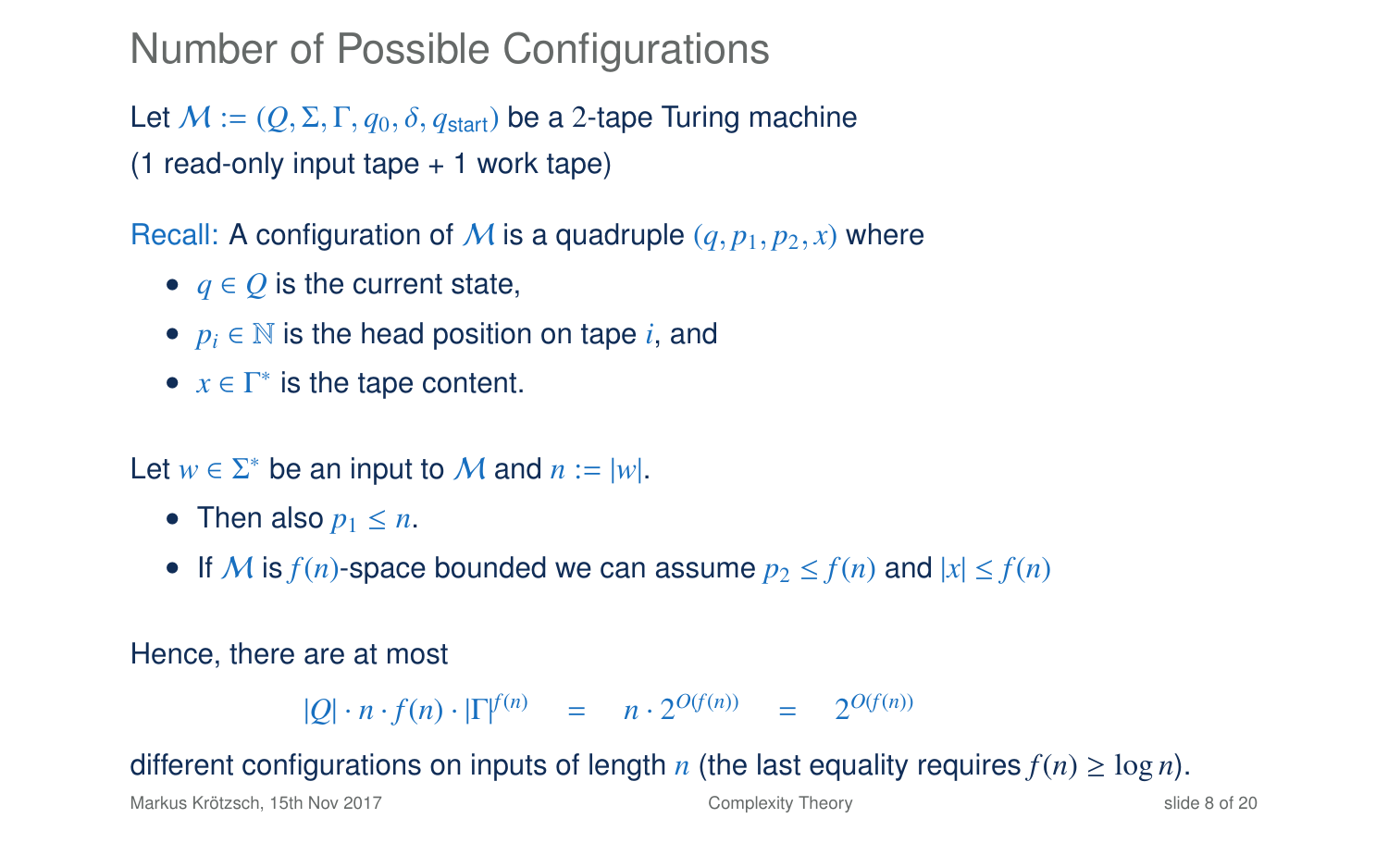# Configuration Graphs

The possible computations of a TM  $M$  (on input  $w$ ) form a directed graph:

- Vertices: configurations that M can reach (on input *w*)
- Edges: there is an edge from  $C_1$  to  $C_2$  if  $C_1 \vdash_M C_2$  $(C_2$  reachable from  $C_1$  in a single step)

This yields the configuration graph:

- Could be infinite in general.
- For *f*(*n*)-space bounded 2-tape TMs, there can be at most  $2^{O(f(n))}$  vertices and  $2 \cdot (2^{O(f(n))})^2 = 2^{O(f(n))}$  edges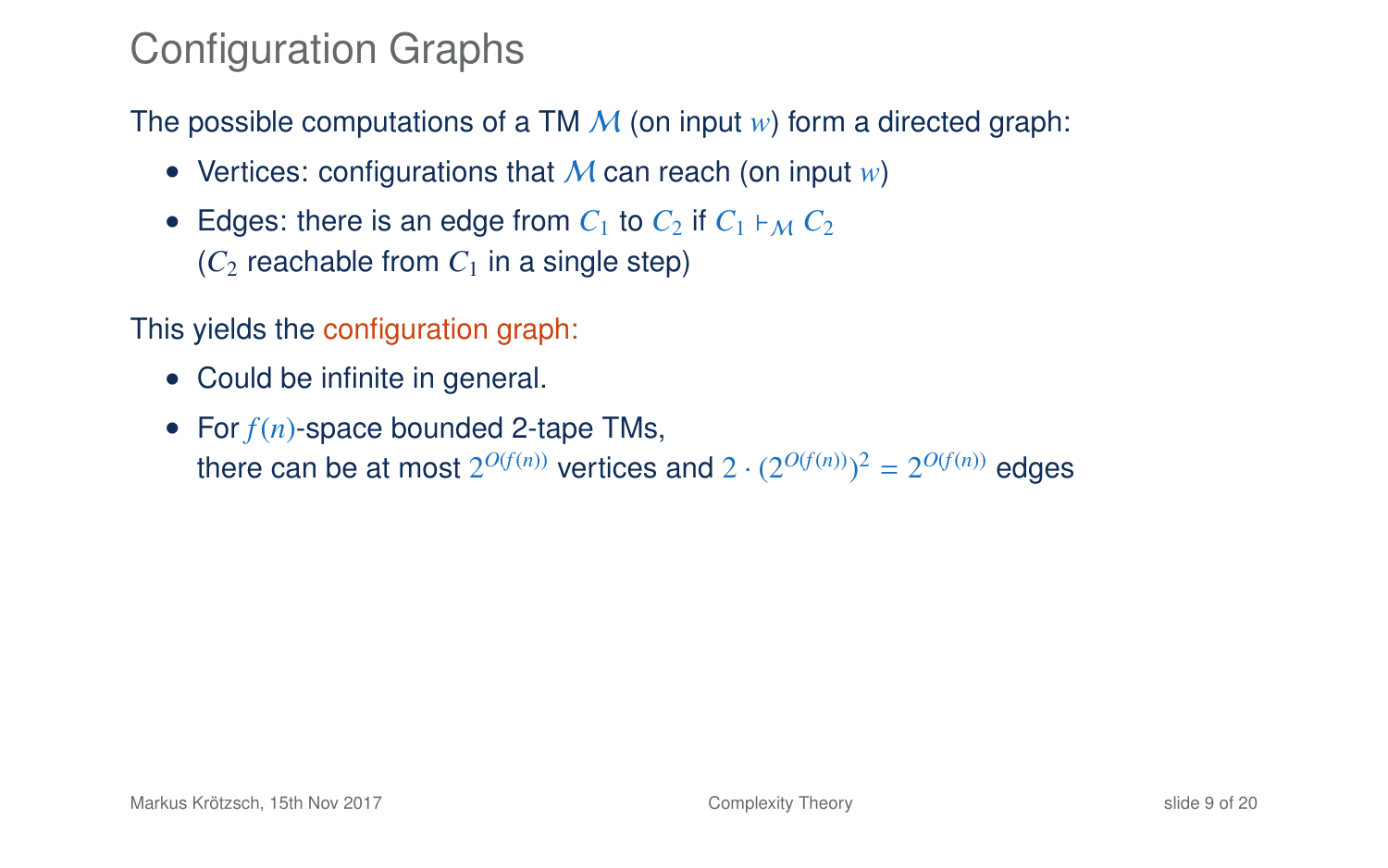# Configuration Graphs

The possible computations of a TM  $\mathcal M$  (on input  $w$ ) form a directed graph:

- Vertices: configurations that M can reach (on input *w*)
- Edges: there is an edge from  $C_1$  to  $C_2$  if  $C_1 \vdash_M C_2$  $(C_2$  reachable from  $C_1$  in a single step)

This yields the configuration graph:

- Could be infinite in general.
- For *f*(*n*)-space bounded 2-tape TMs, there can be at most  $2^{O(f(n))}$  vertices and  $2 \cdot (2^{O(f(n))})^2 = 2^{O(f(n))}$  edges

A computation of M on input *w* corresponds to a path in the configuration graph from the start configuration to a stop configuration.

Hence, to test if M accepts input *w*,

- construct the configuration graph and
- find a path from the start to an accepting stop configuration.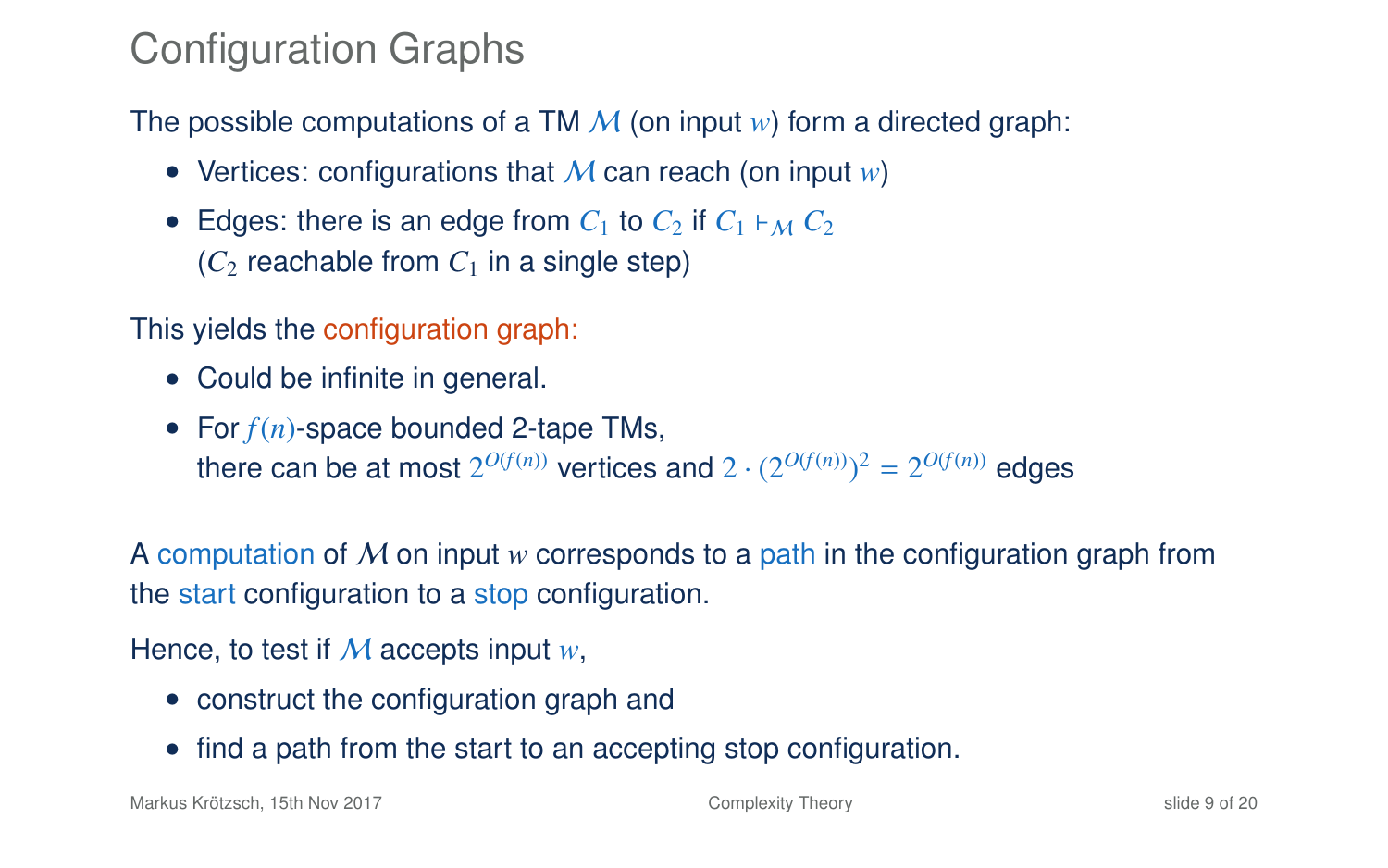**Theorem 9.6:** For all functions  $f : \mathbb{N} \to \mathbb{R}^+$ :

DTime(*f*) ⊆ DSpace(*f*) and NTime(*f*) ⊆ NSpace(*f*)

**Proof:** Visiting a cell takes at least one time step.

| <b>Theorem 9.7:</b> For all functions $f : \mathbb{N} \to \mathbb{R}^+$ with $f(n) \ge \log n$ : |     |                                           |  |  |
|--------------------------------------------------------------------------------------------------|-----|-------------------------------------------|--|--|
| DSpace(f) $\subseteq$ DTime( $2^{O(f)}$ )                                                        | and | NSpace(f) $\subseteq$ DTime( $2^{O(f)}$ ) |  |  |

**Proof:** Build the configuration graph (time  $2^{O(f(n))}$ ) and find a path from the start to an accepting stop configuration (time  $2^{O(f(n))}$ ).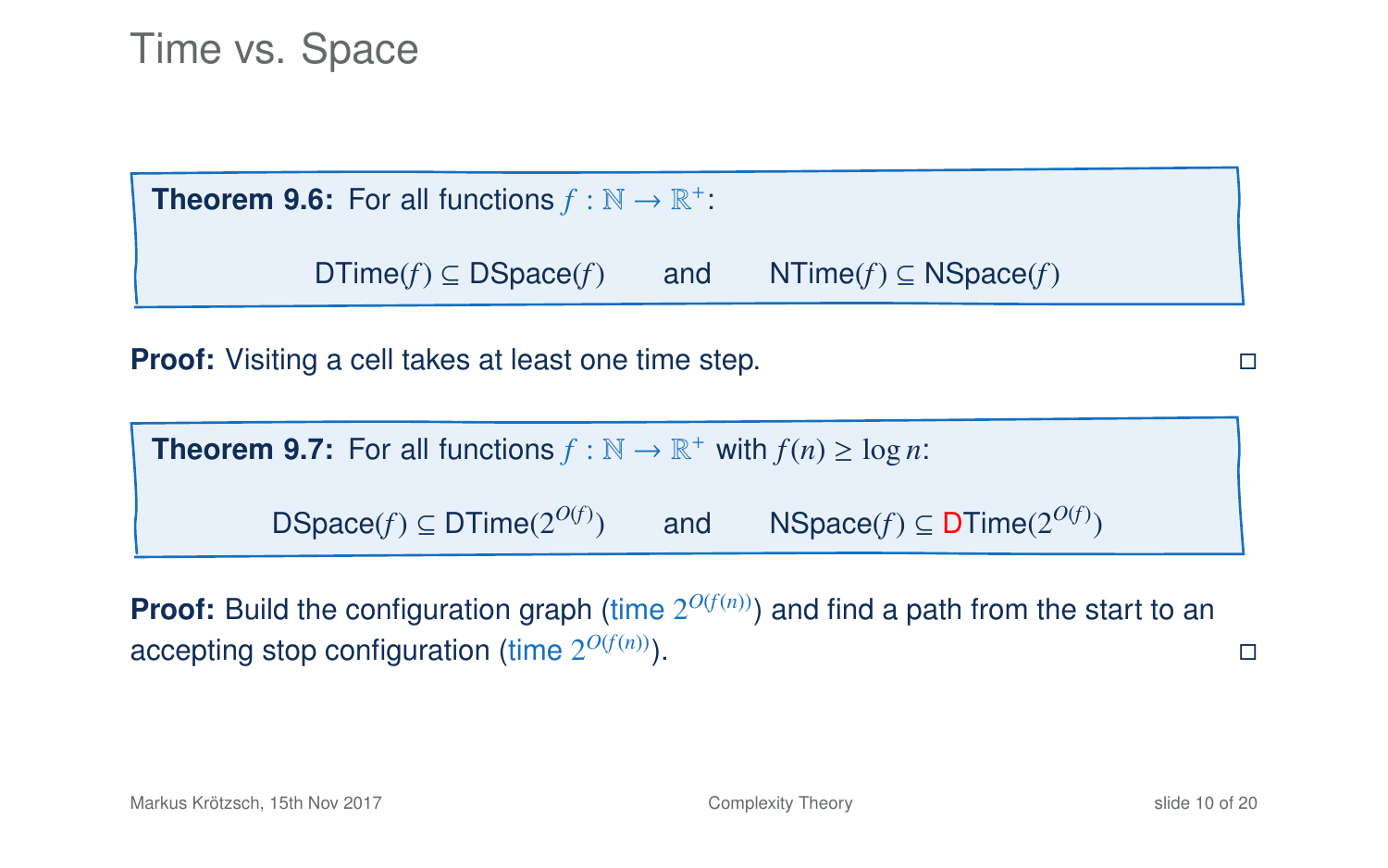#### Basic Space/Time Relationships

Applying the results of the previous slides, we get the following relations:

L ⊆ NL ⊆ P ⊆ NP ⊆ PSpace ⊆ NPSpace ⊆ ExpTime ⊆ NExpTime

We also noted  $P \subseteq \text{coNP} \subseteq \text{PSpace}$ .

Open questions:

- What is the relationship between space classes and their co-classes?
- What is the relationship between deterministic and non-deterministic space classes?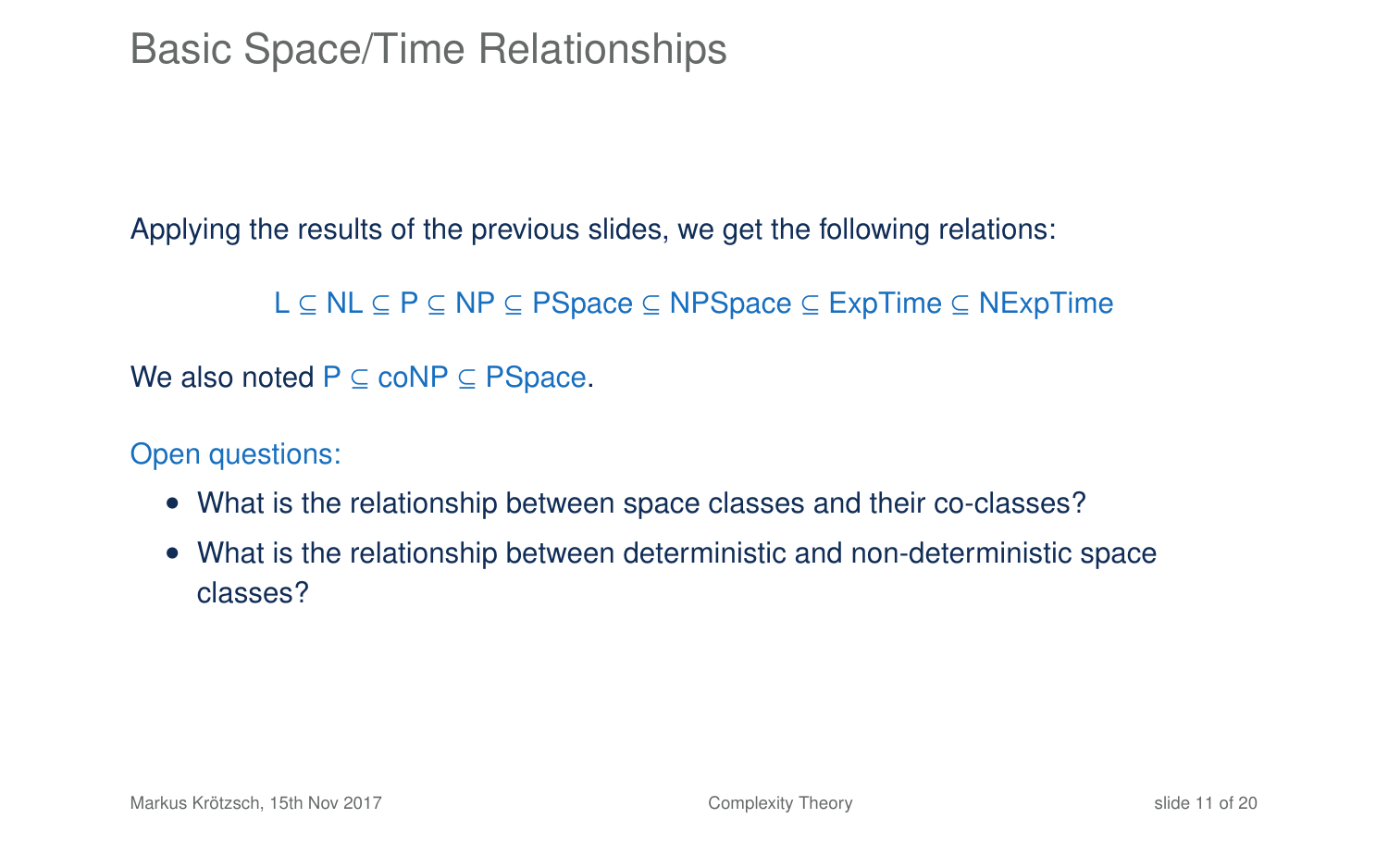Nondeterminism in Space

Most experts think that nondeterministic TMs can solve strictly more problems when given the same amount of time than a deterministic TM:

<span id="page-21-0"></span>Most believe that  $P \subset NP$ 

How about nondeterminism in space-bounded TMs?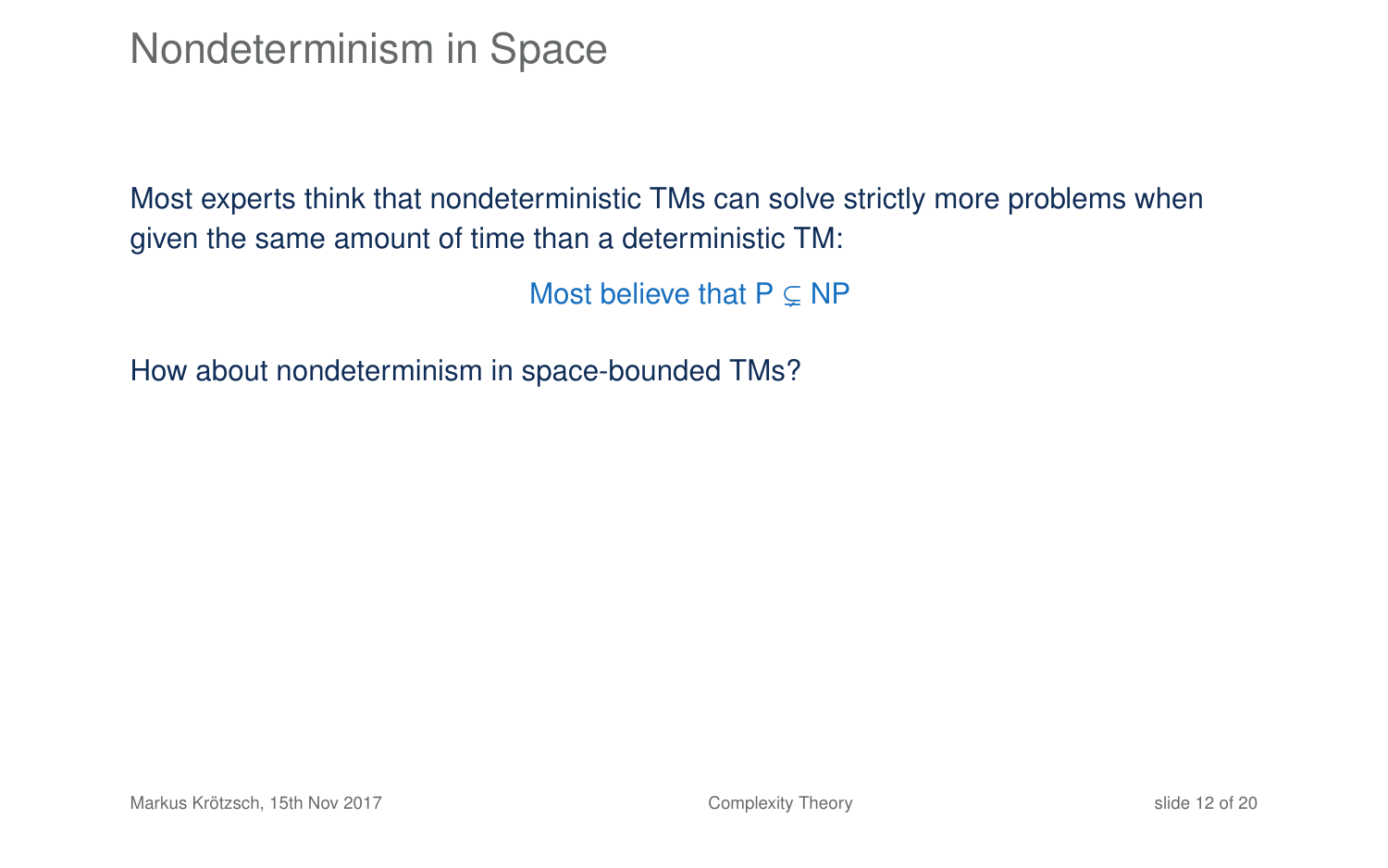Nondeterminism in Space

Most experts think that nondeterministic TMs can solve strictly more problems when given the same amount of time than a deterministic TM:

Most believe that  $P \subset NP$ 

How about nondeterminism in space-bounded TMs?

**Theorem 9.8 (Savitch's Theorem, 1970):** For any function  $f : \mathbb{N} \to \mathbb{R}^+$  with  $f(n) \ge \log n$ :

 $NSpace(f(n)) \subseteq DSpace(f^2(n)).$ 



That is: nondeterminism adds almost no power to space-bounded TMs!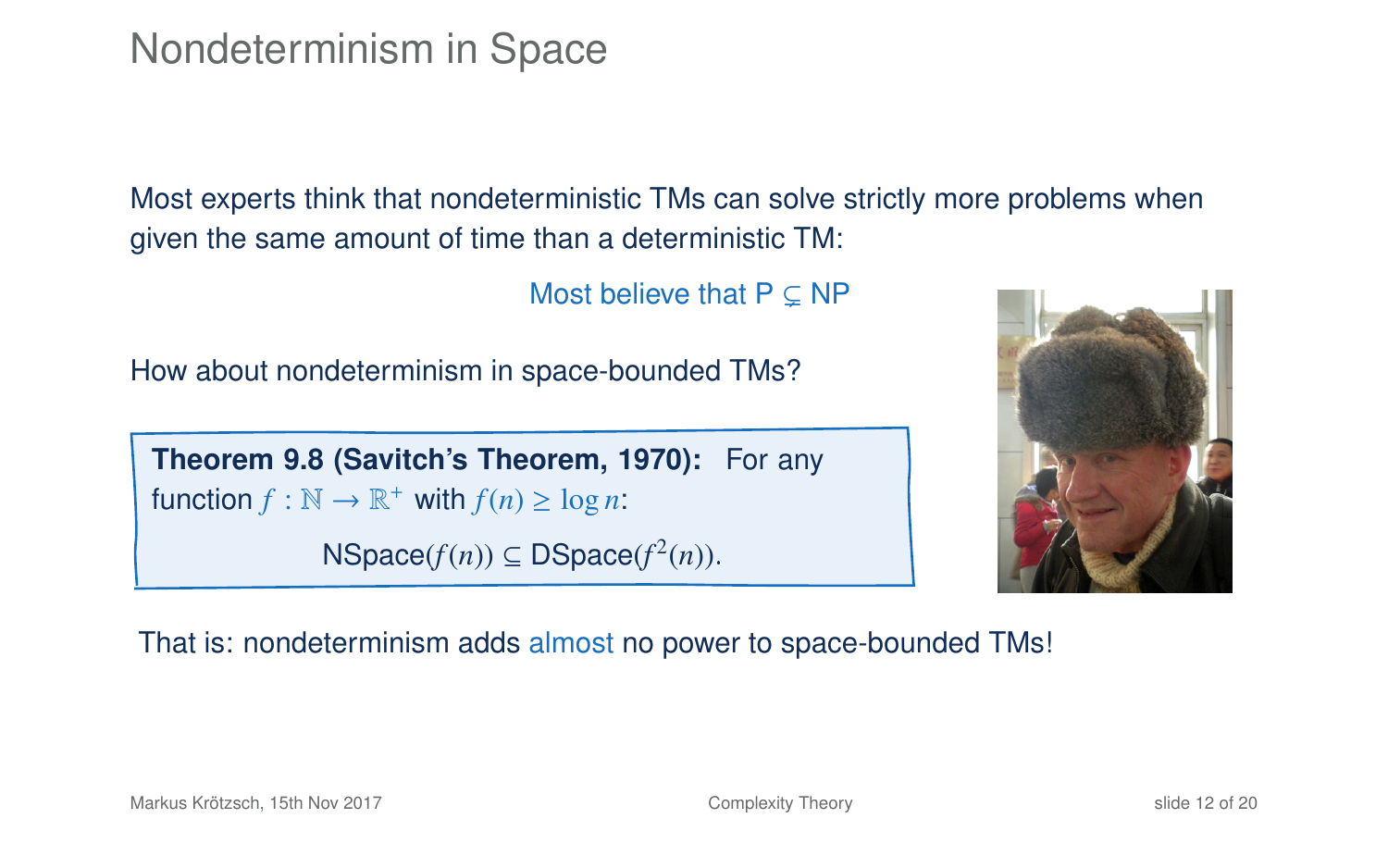### Consequences of Savitch's Theorem

**Theorem 9[.8](#page-21-0) (Savitch's Theorem, 1970):** For any function  $f : \mathbb{N} \to \mathbb{R}^+$  with  $f(n) \geq \log n$ :

```
NSpace(f(n)) \subseteq DSpace(f^2(n)).
```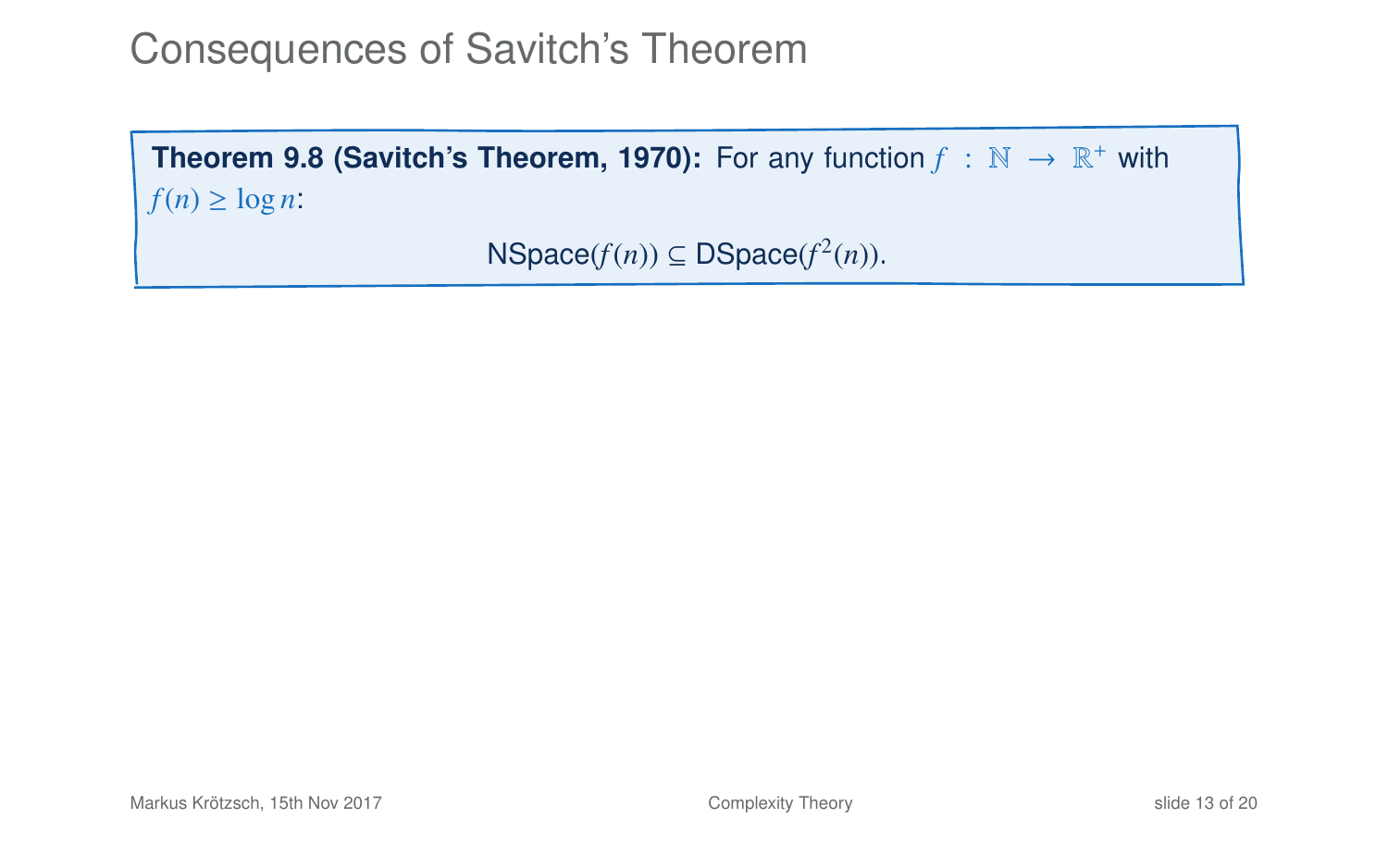# Consequences of Savitch's Theorem

**Theorem 9[.8](#page-21-0) (Savitch's Theorem, 1970):** For any function  $f : \mathbb{N} \to \mathbb{R}^+$  with  $f(n) \geq \log n$ :

```
NSpace(f(n)) \subseteq DSpace(f^2(n)).
```
**Corollary 9.9:** PSpace = NPSpace.

**Proof:** PSpace ⊆ NPSpace is clear. The converse follows since the square of a polynomial is still a polynomial.

Similarly for "bigger" classes, e.g., ExpSpace = NExpSpace.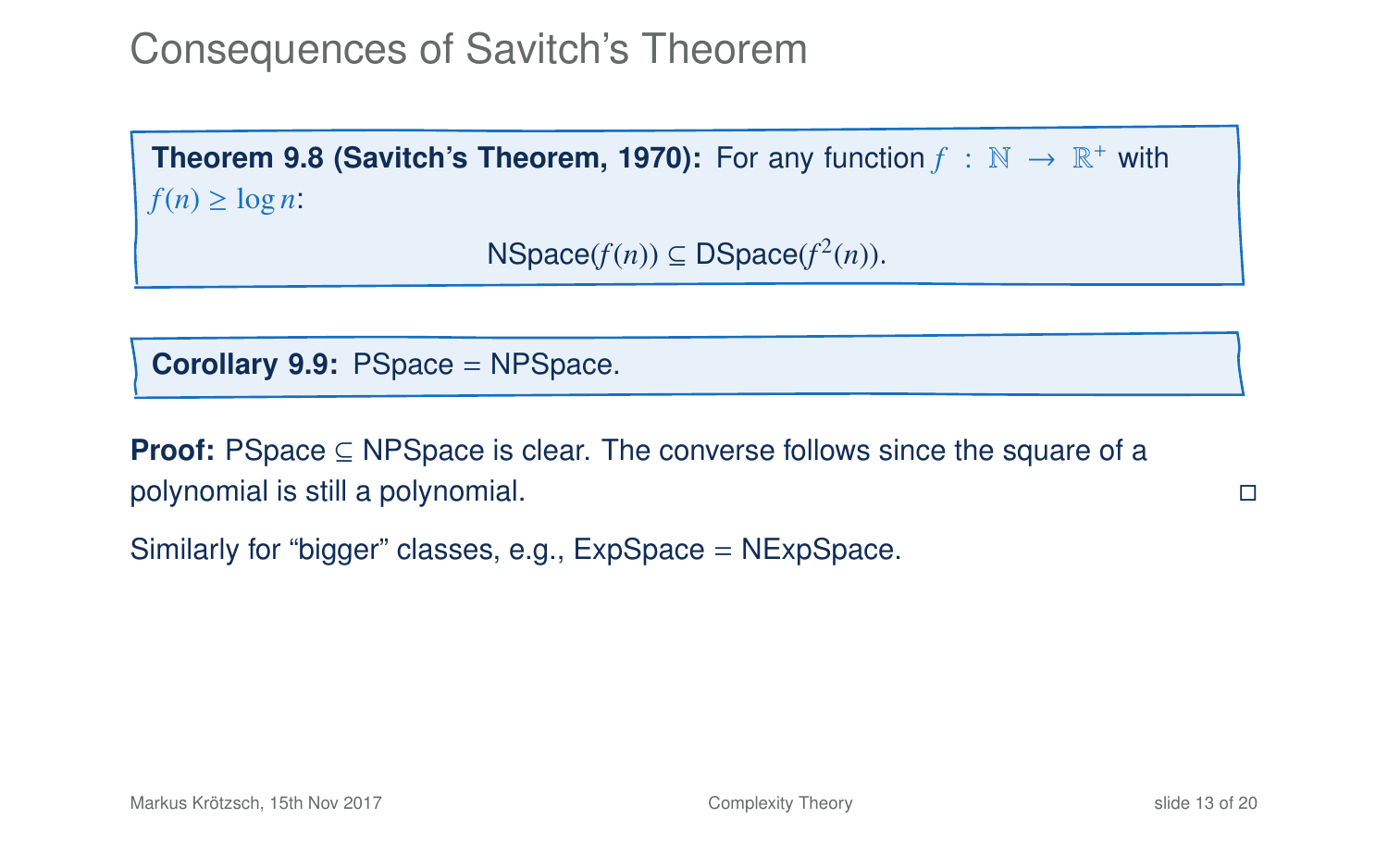## Consequences of Savitch's Theorem

**Theorem 9[.8](#page-21-0) (Savitch's Theorem, 1970):** For any function  $f : \mathbb{N} \to \mathbb{R}^+$  with  $f(n) \geq \log n$ :

```
NSpace(f(n)) \subseteq DSpace(f^2(n)).
```
**Corollary 9.9:** PSpace = NPSpace.

**Proof:** PSpace ⊆ NPSpace is clear. The converse follows since the square of a polynomial is still a polynomial.

Similarly for "bigger" classes, e.g., ExpSpace = NExpSpace.

**Corollary 9.10:** NL  $\subseteq$  DSpace( $O(\log^2 n)$ ).

Note that  $\log^2(n) \notin O(\log n)$ , so we do not obtain NL = L from this.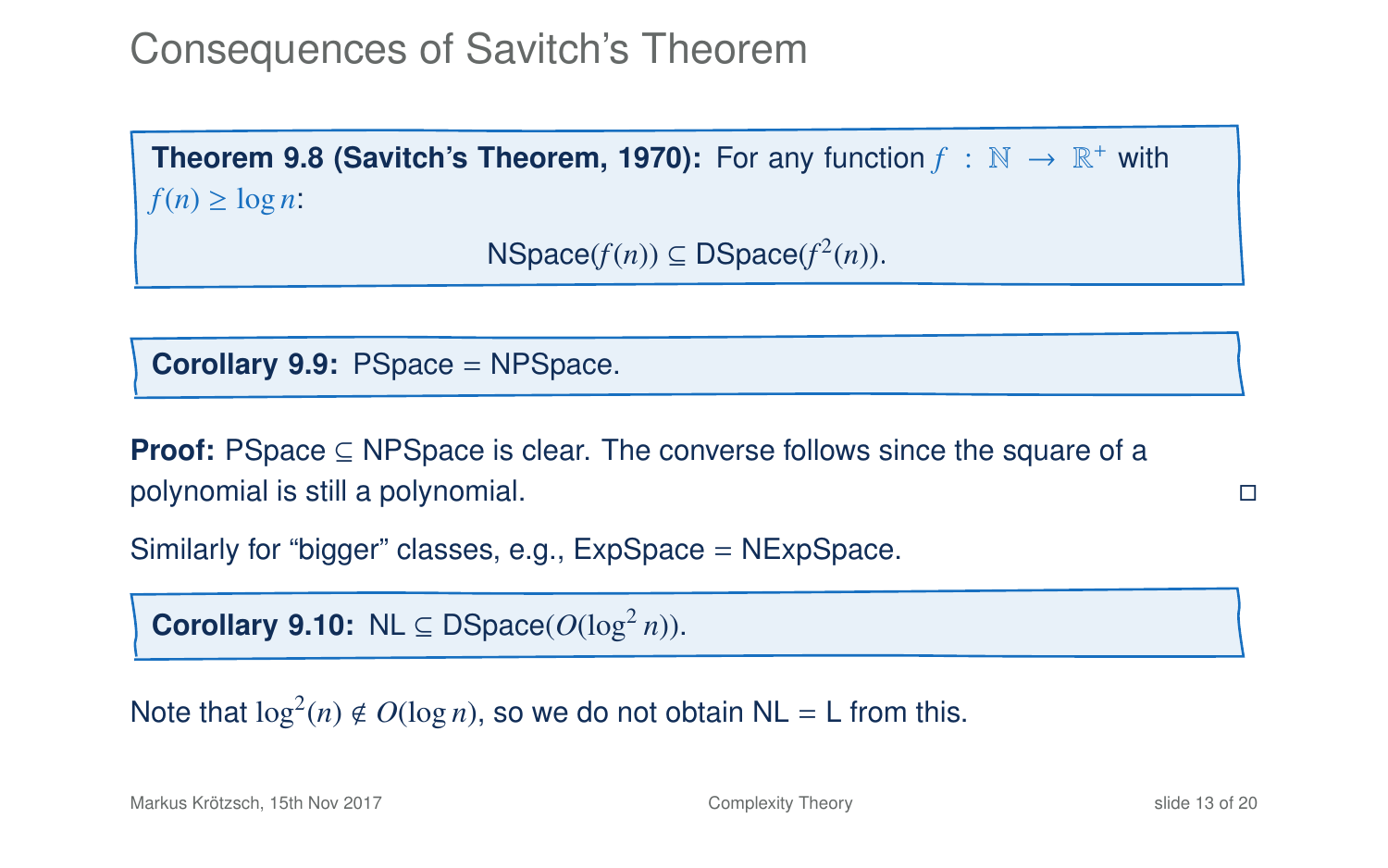#### Proving Savitch's Theorem

Simulating nondeterminism with more space:

- Use configuration graph of nondeterministic space-bounded TM
- Check if an accepting configuration can be reached
- Store only one computation path at a time (depth-first search)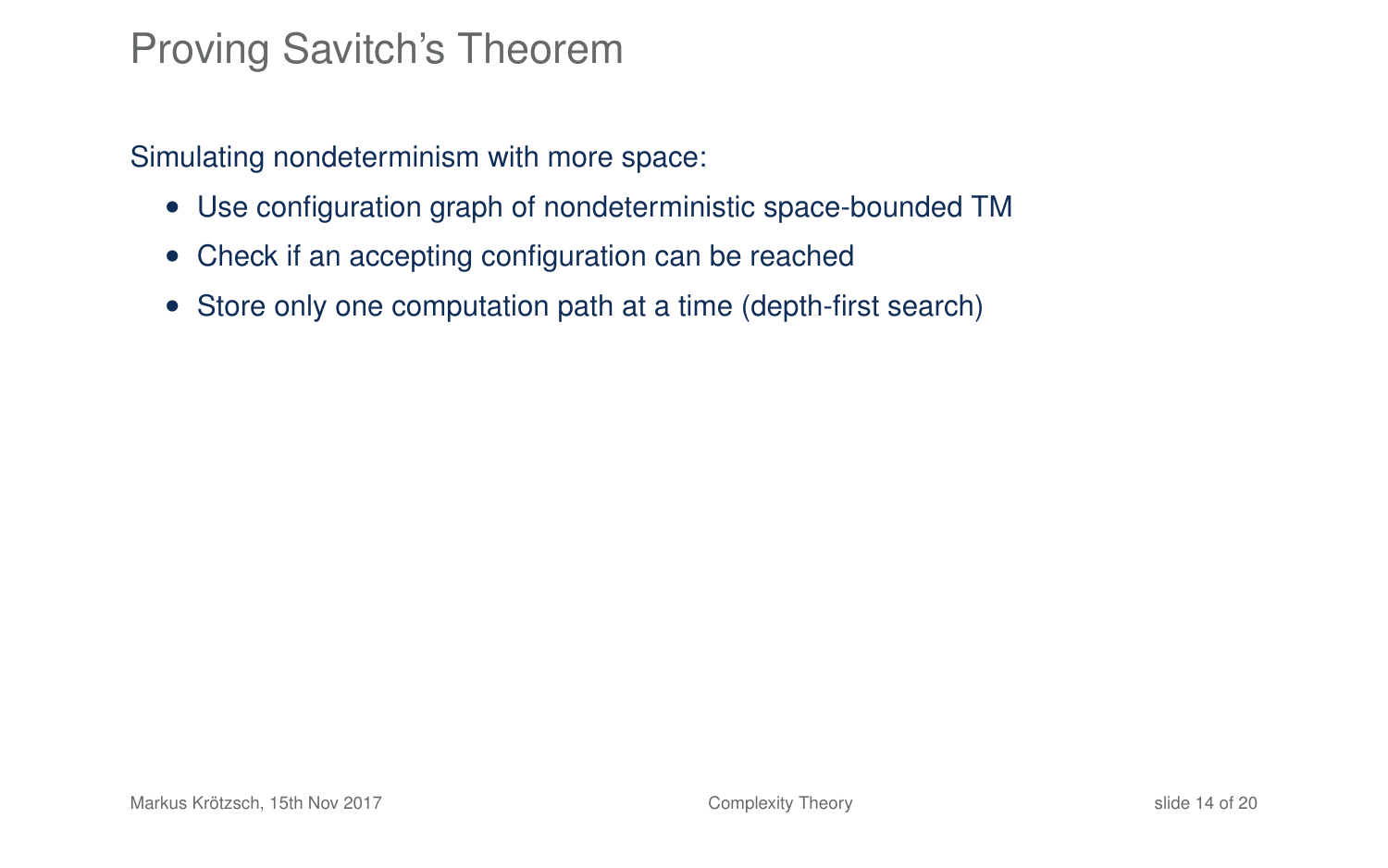#### Proving Savitch's Theorem

Simulating nondeterminism with more space:

- Use configuration graph of nondeterministic space-bounded TM
- Check if an accepting configuration can be reached
- Store only one computation path at a time (depth-first search)

This still requires exponential space. We want quadratic space! **What to do?**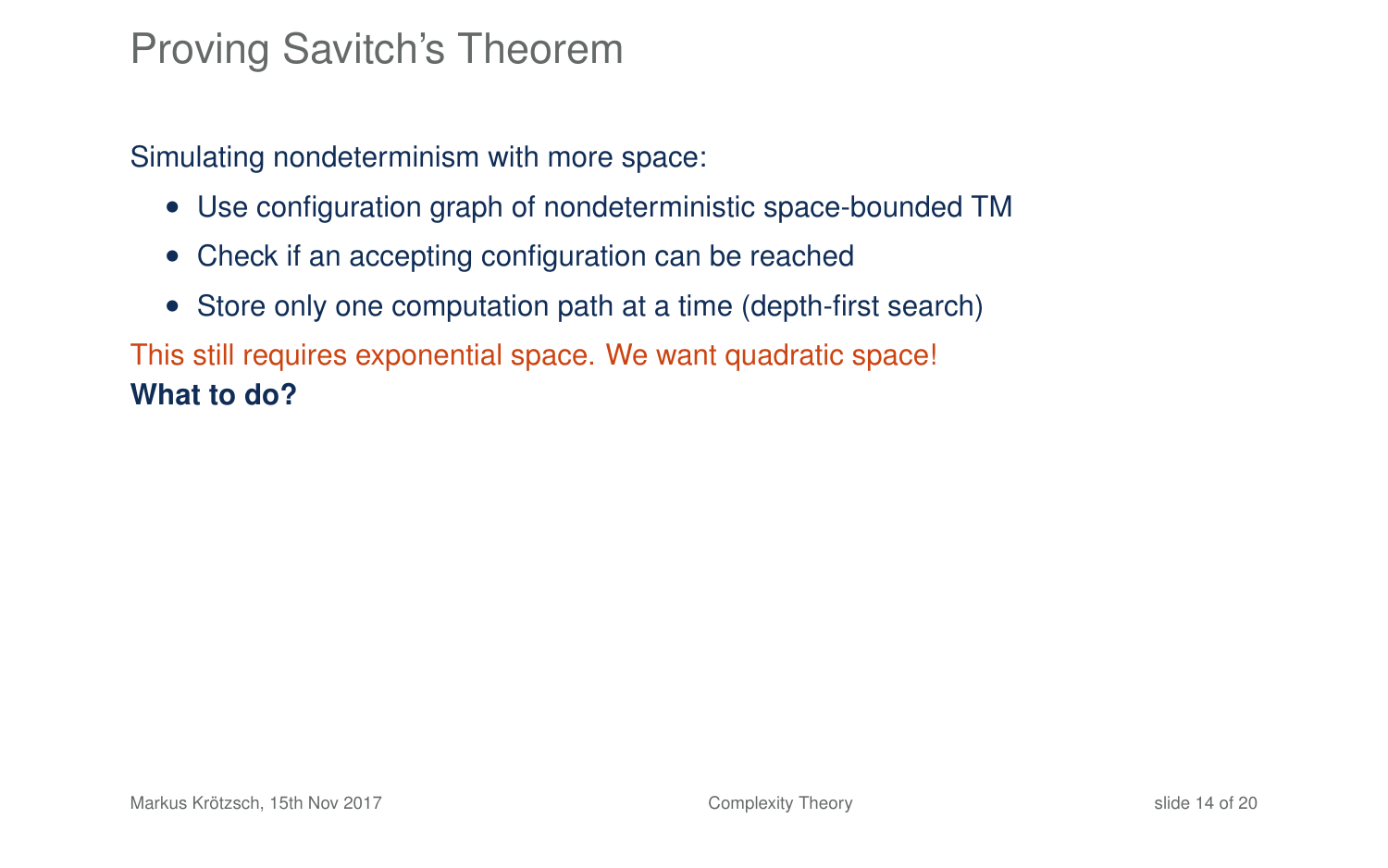#### Proving Savitch's Theorem

Simulating nondeterminism with more space:

- Use configuration graph of nondeterministic space-bounded TM
- Check if an accepting configuration can be reached
- Store only one computation path at a time (depth-first search)

This still requires exponential space. We want quadratic space! **What to do?**

Things we can do:

- Store one configuration:
	- one configuration requires  $\log n + O(f(n))$  space
	- $−$  if  $f(n) ≥ log n$ , then this is  $O(f(n))$  space
- Store  $\log n$  configurations (remember we have  $\log^2 n$  space)
- Iterate over all configurations (one by one)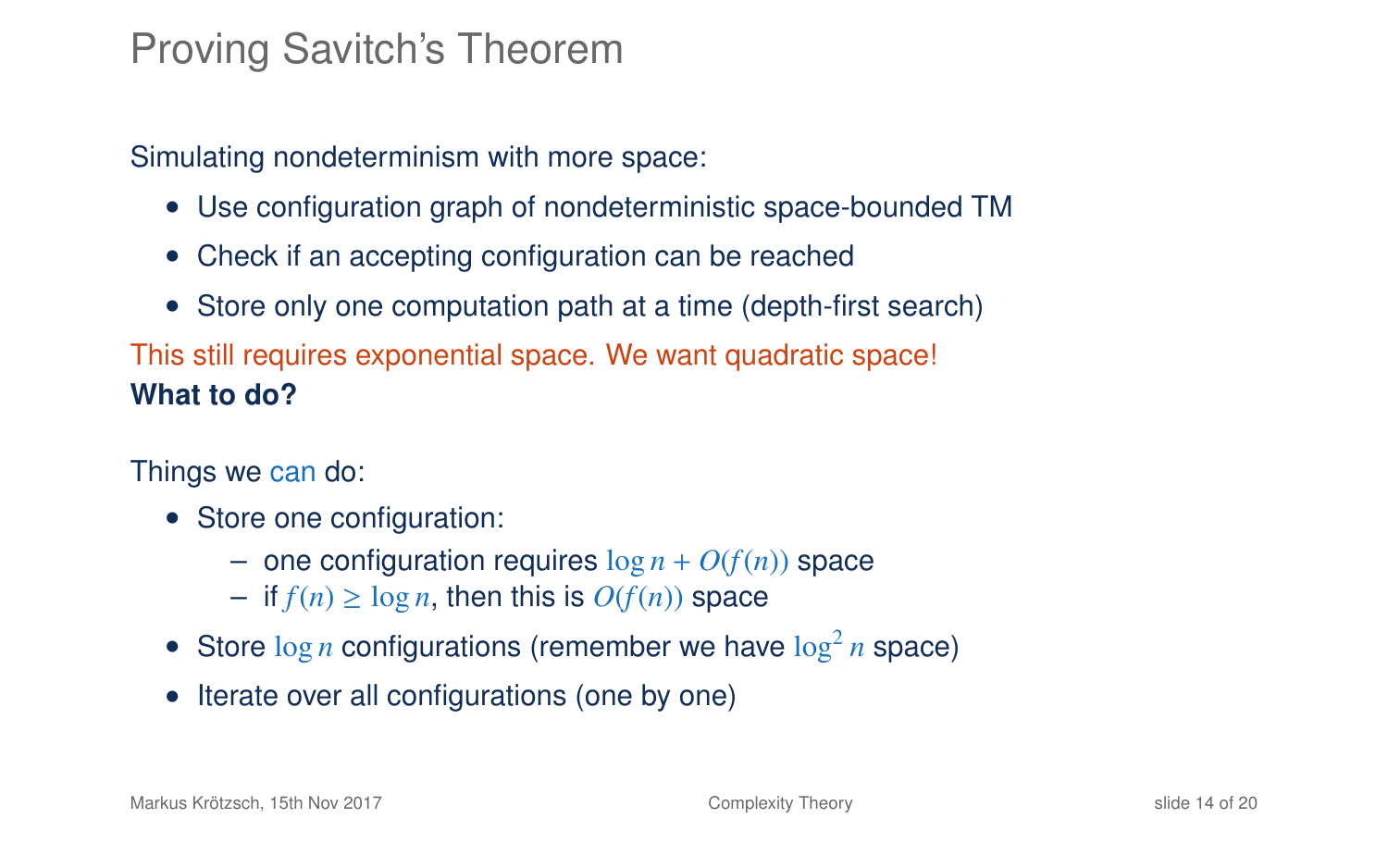#### Proving Savitch's Theorem: Key Idea

To find out if we can reach an accepting configuration, we solve a slighly more general question:

#### **Y**ieldability

Input: TM configurations  $C_1$  and  $C_2$ , integer  $k$ 

Problem: Can TM get from  $C_1$  to  $C_2$  in at most *k* steps?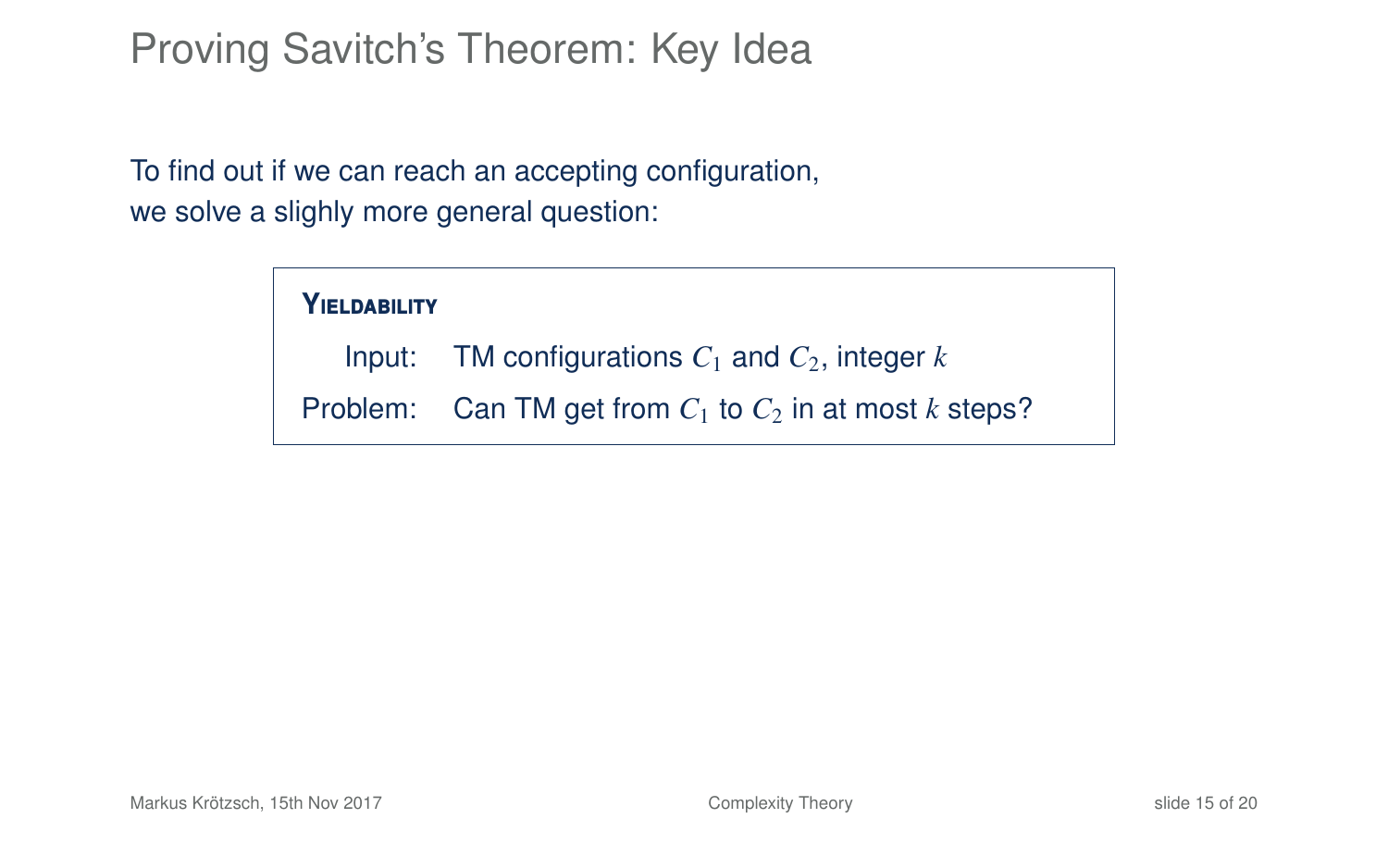### Proving Savitch's Theorem: Key Idea

To find out if we can reach an accepting configuration, we solve a slighly more general question:

#### **Y**ieldability

Input: TM configurations  $C_1$  and  $C_2$ , integer  $k$ 

Problem: Can TM get from  $C_1$  to  $C_2$  in at most  $k$  steps?

Approach: check if there is an intermediate configuration C' such that

- (1)  $C_1$  can reach  $C'$  in  $k/2$  steps and
- (2)  $C'$  can reach  $C_2$  in  $k/2$  steps
- $\rightsquigarrow$  Deterministic: we can try all  $C'$  (iteration)
- $\rightarrow$  Space-efficient: we can reuse the same space for both steps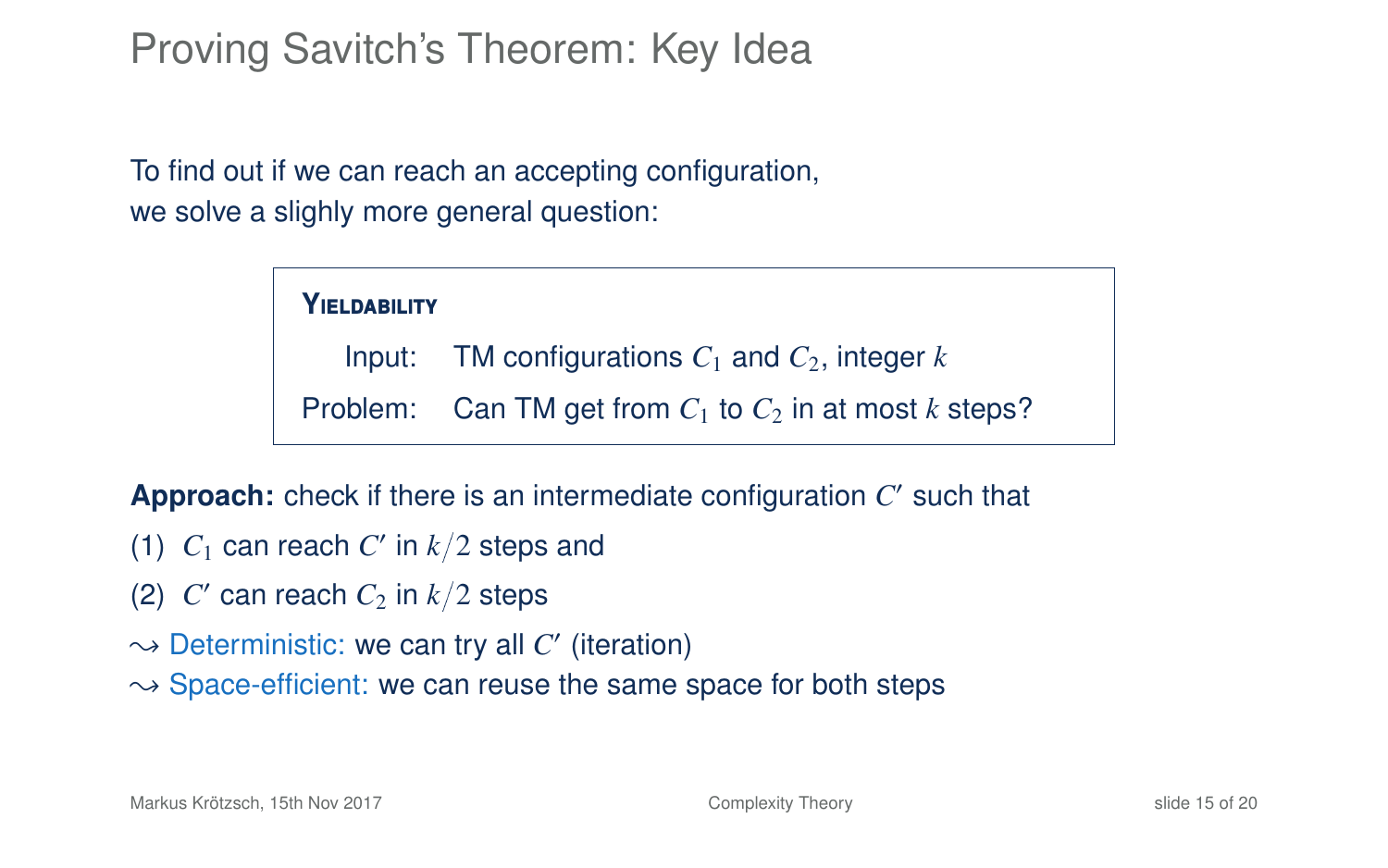#### An Algorithm for Yieldability

```
01 CANYIELD(C_1, C_2, k) {
02 if k = 1 :
03 return (C_1 = C_2) or (C_1 \vdash_M C_2)04 else if k > 1 :<br>05 for each con
       for each configuration C of M for input size n :
06 if \text{CanY}IELD(C_1, C, k/2) and
07 CANYIELD(C, C_2, k/2) :
08 return true
09 // eventually, if no success:
10 return false
11 }
```
• We only call CanYield only with *k* a power of 2, so *k*/2 ∈ N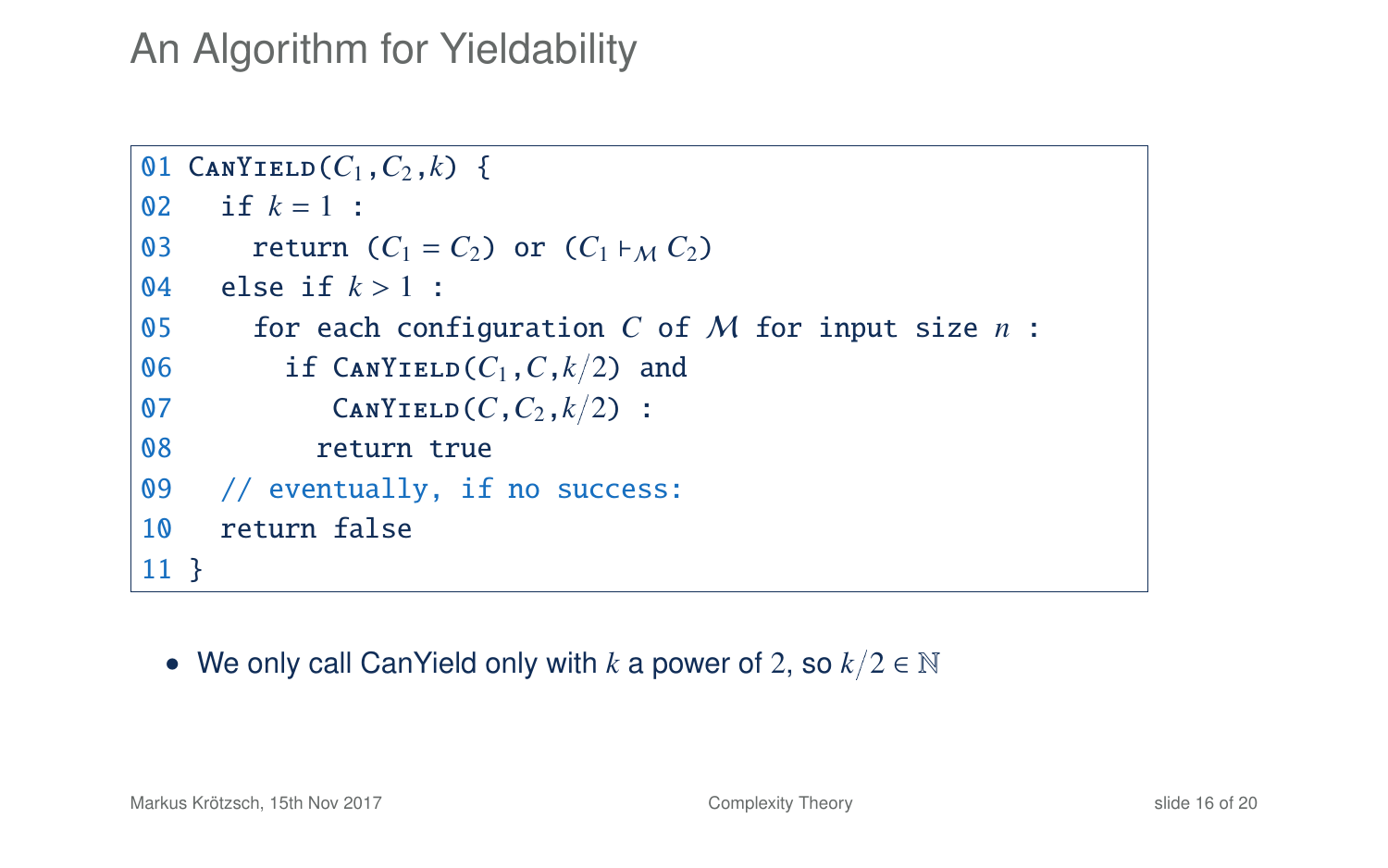```
01 CANYIELD(C_1, C_2, k) {
02 if k = 1 :
03 return (C_1 = C_2) or (C_1 \vdash_M C_2)04 else if k > 1 :<br>05 for each comp
       for each configuration C of M for input size n :
06 if \text{CanY}IELD(C_1, C, k/2) and
07 CANYIELD(C, C_2, k/2):
08 return true
09 // eventually, if no success:
10 return false
11 }
```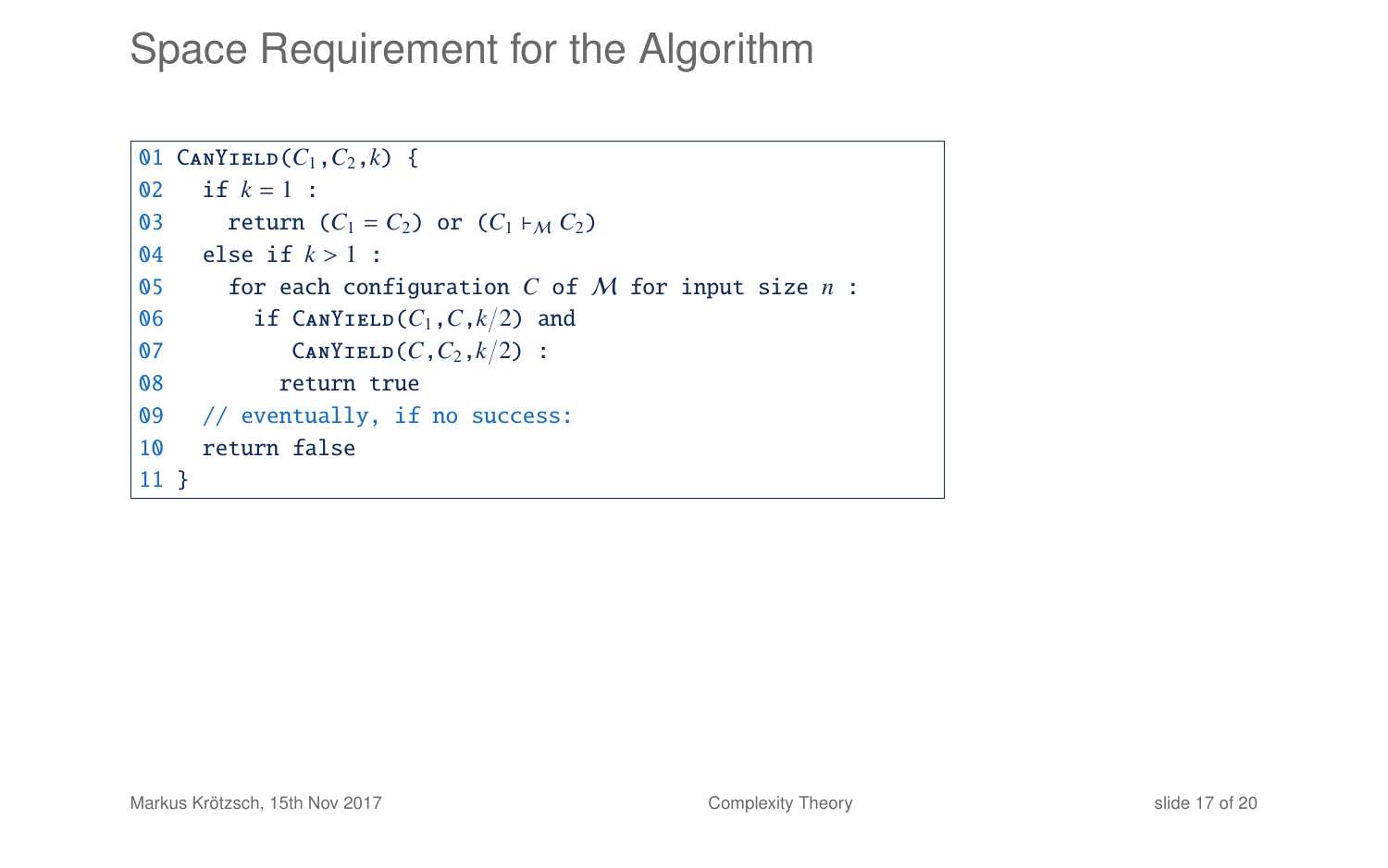```
01 CANYIELD(C_1, C_2, k) {
02 if k = 1 :
03 return (C_1 = C_2) or (C_1 \vdash_M C_2)04 else if k > 1 :<br>05 for each comp
       for each configuration C of M for input size n :
06 if \text{CanY}IELD(C_1, C, k/2) and
07 CANYIELD(C,C_2,k/2):
08 return true
09 // eventually, if no success:
10 return false
11 }
```
• During iteration (line 05), we store one C in  $O(f(n))$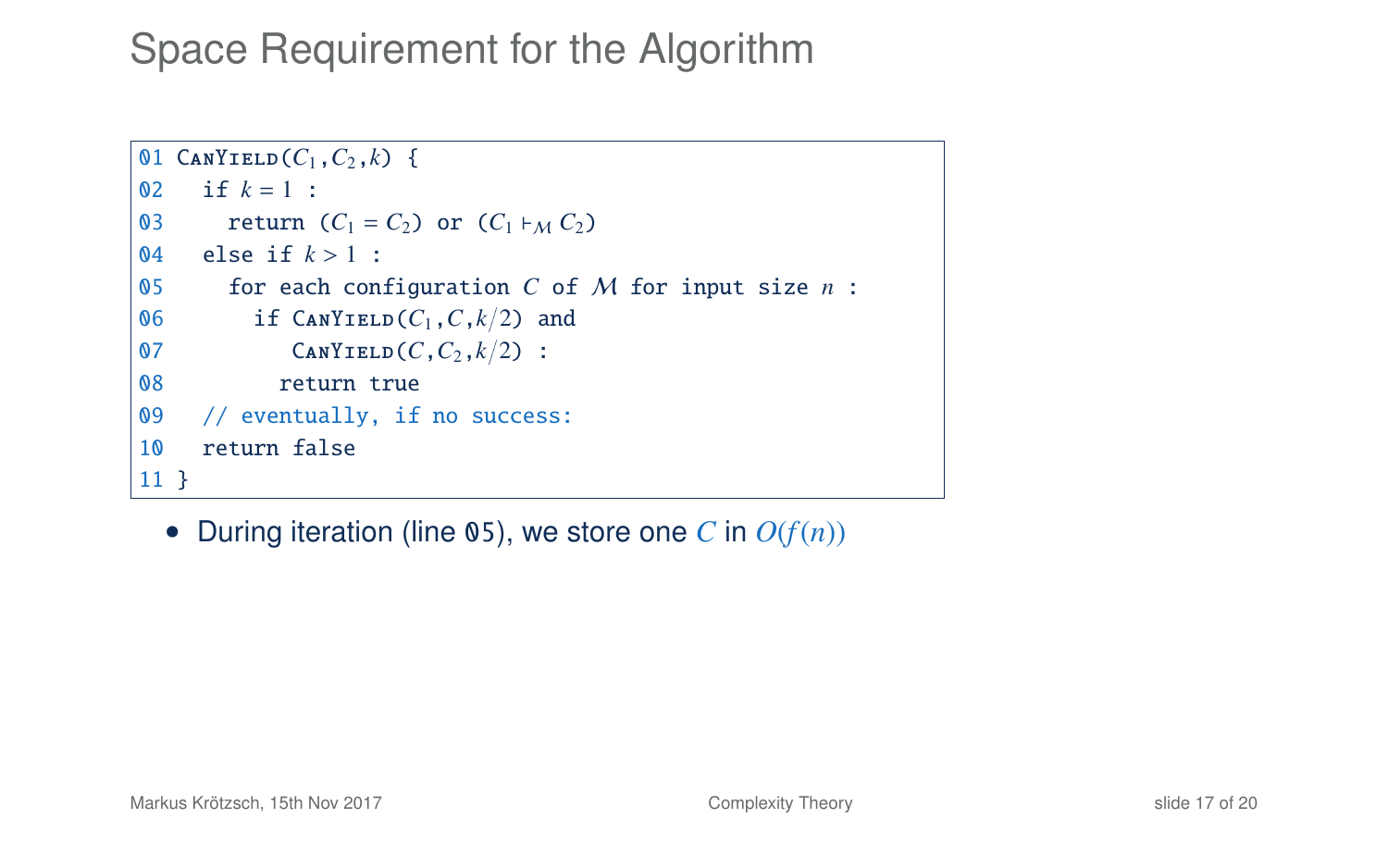```
01 CANYIELD(C_1, C_2, k) {
02 if k = 1 :
03 return (C_1 = C_2) or (C_1 \vdash_M C_2)04 else if k > 1 :<br>05 for each comp
       for each configuration C of M for input size n :
06 if \text{CanY}IELD(C_1, C, k/2) and
07 CANYIELD(C,C_2,k/2):
08 return true
09 // eventually, if no success:
10 return false
11 }
```
- During iteration (line 05), we store one C in  $O(f(n))$
- Calls in lines 06 and 07 can reuse the same space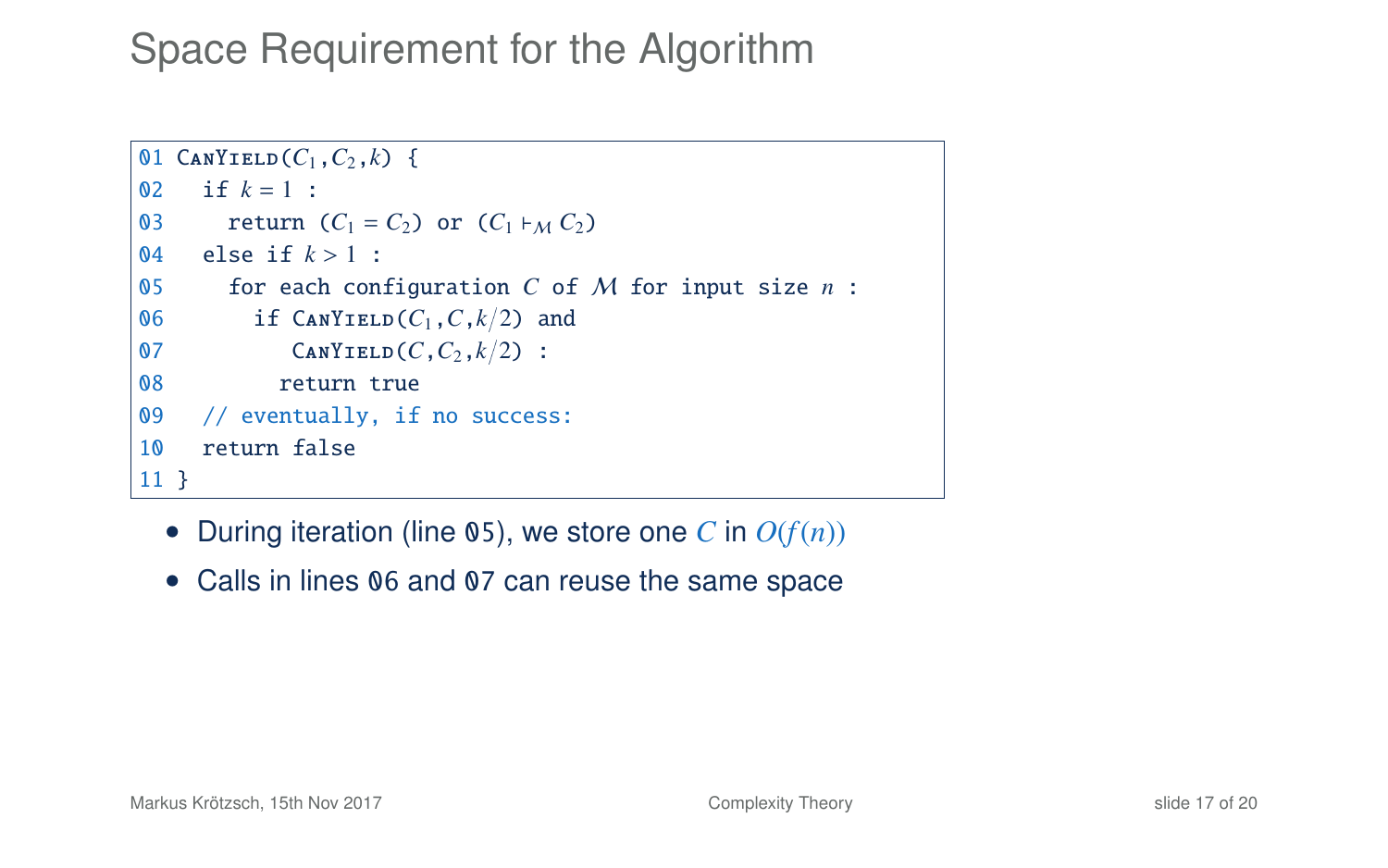```
01 CANYIELD(C_1, C_2, k) {
02 if k = 1 :
03 return (C_1 = C_2) or (C_1 \nmid_M C_2)04 else if k > 1 :<br>05 for each con
       for each configuration C of M for input size n :
06 if \text{CanY}IELD(C_1, C, k/2) and
07 CANYIELD(C,C_2,k/2):
08 return true
09 // eventually, if no success:
10 return false
11 }
```
- During iteration (line 05), we store one C in  $O(f(n))$
- Calls in lines 06 and 07 can reuse the same space
- Maximum depth of recursive call stack:  $\log_2 k$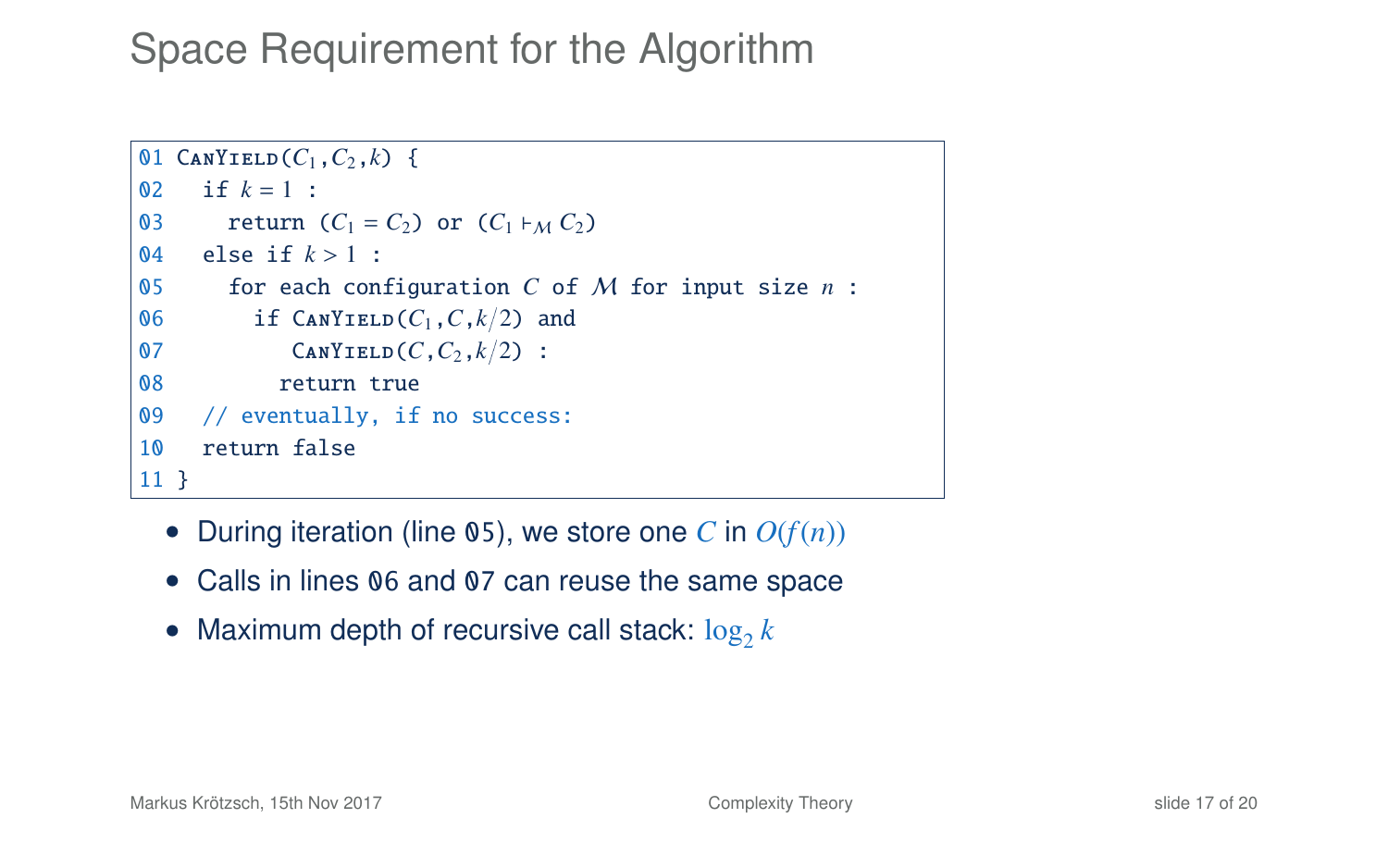```
01 CANYIELD(C_1, C_2, k) {
02 if k = 1 :
03 return (C_1 = C_2) or (C_1 \nmid_M C_2)04 else if k > 1 :<br>05 for each con
       for each configuration C of M for input size n :
06 if \text{CanY}IELD(C_1, C, k/2) and
07 CANYIELD(C,C_2,k/2):
08 return true
09 // eventually, if no success:
10 return false
11 }
```
- During iteration (line 05), we store one C in  $O(f(n))$
- Calls in lines 06 and 07 can reuse the same space
- Maximum depth of recursive call stack:  $\log_2 k$

Overall space usage:  $O(f(n) \cdot \log k)$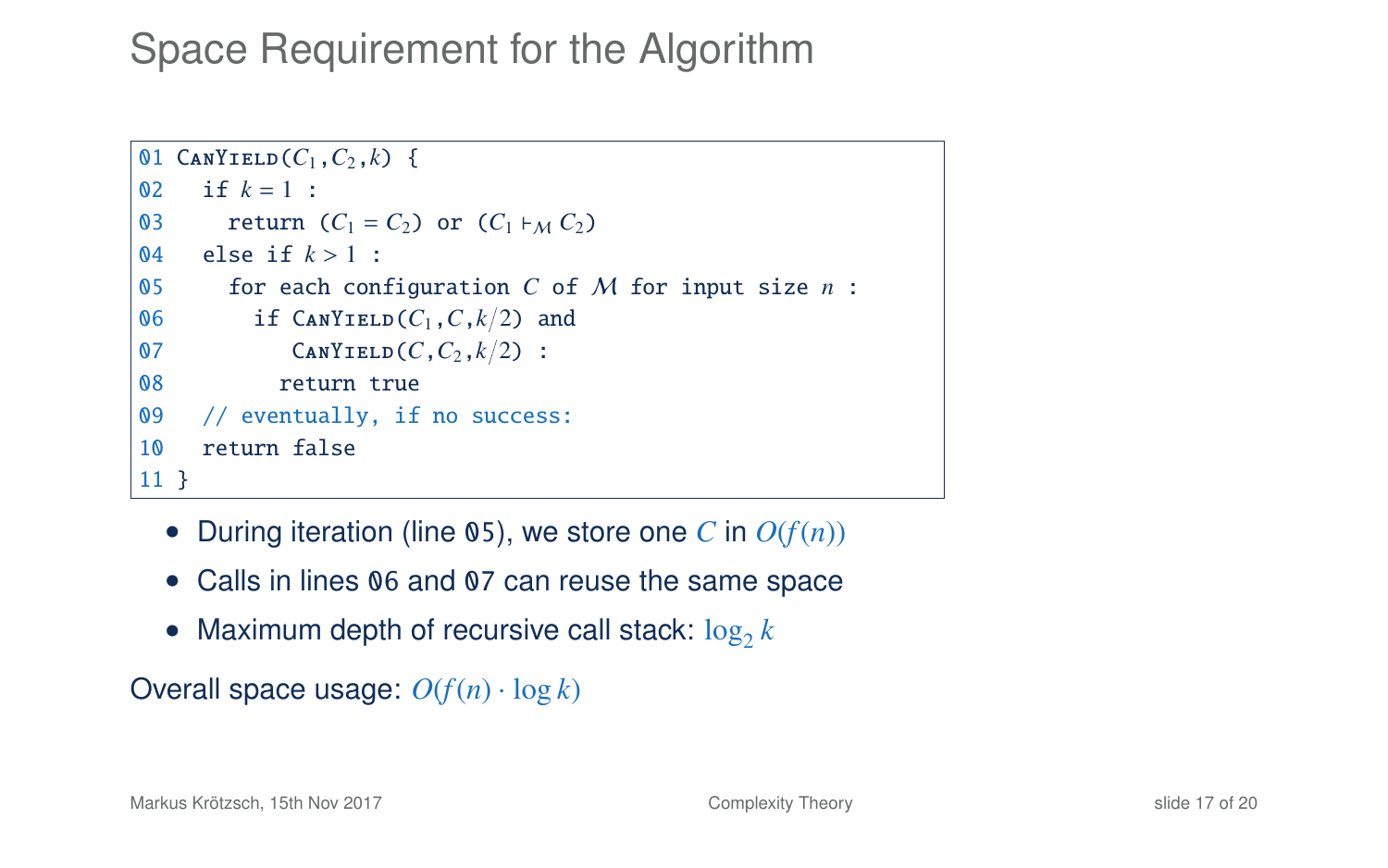### Simulating Nondeterministic Space-Bounded TMs

Input: TM M that runs in NSpace(*f*(*n*)); input word *w* of length *n* Algorithm:

- Modify *M* to have a unique accepting configuration  $C_{\text{acceler}}$ : when accepting, erase tape and move head to the very left
- Select *d* such that  $2^{df(n)} \geq |Q| \cdot n \cdot f(n) \cdot |\Gamma|^{f(n)}$
- Return CanYield( $C_{\text{start}}$ , $C_{\text{accept}}$ , $k$ ) with  $k = 2^{df(n)}$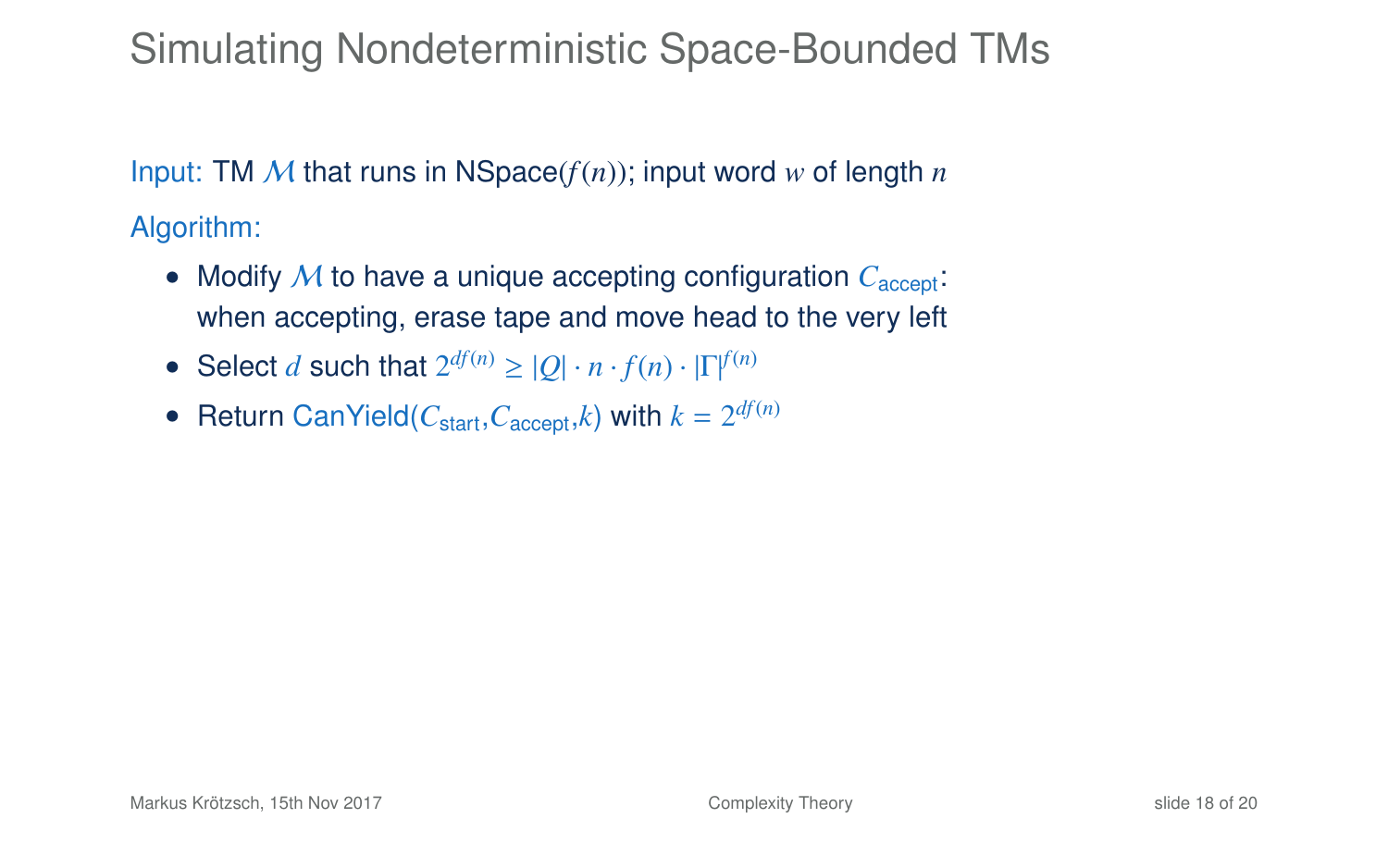#### Simulating Nondeterministic Space-Bounded TMs

Input: TM  $M$  that runs in NSpace( $f(n)$ ); input word  $w$  of length  $n$ Algorithm:

- Modify M to have a unique accepting configuration  $C_{\text{acent}}$ : when accepting, erase tape and move head to the very left
- Select *d* such that  $2^{df(n)} \geq |Q| \cdot n \cdot f(n) \cdot |\Gamma|^{f(n)}$
- Return CanYield( $C_{\text{start}}$ , $C_{\text{accept}}$ , $k$ ) with  $k = 2^{df(n)}$

Space requirements: CanYield runs in space

 $O(f(n) \cdot \log k) = O(f(n) \cdot \log 2^{df(n)}) = O(f(n) \cdot df(n)) = O(f^2(n))$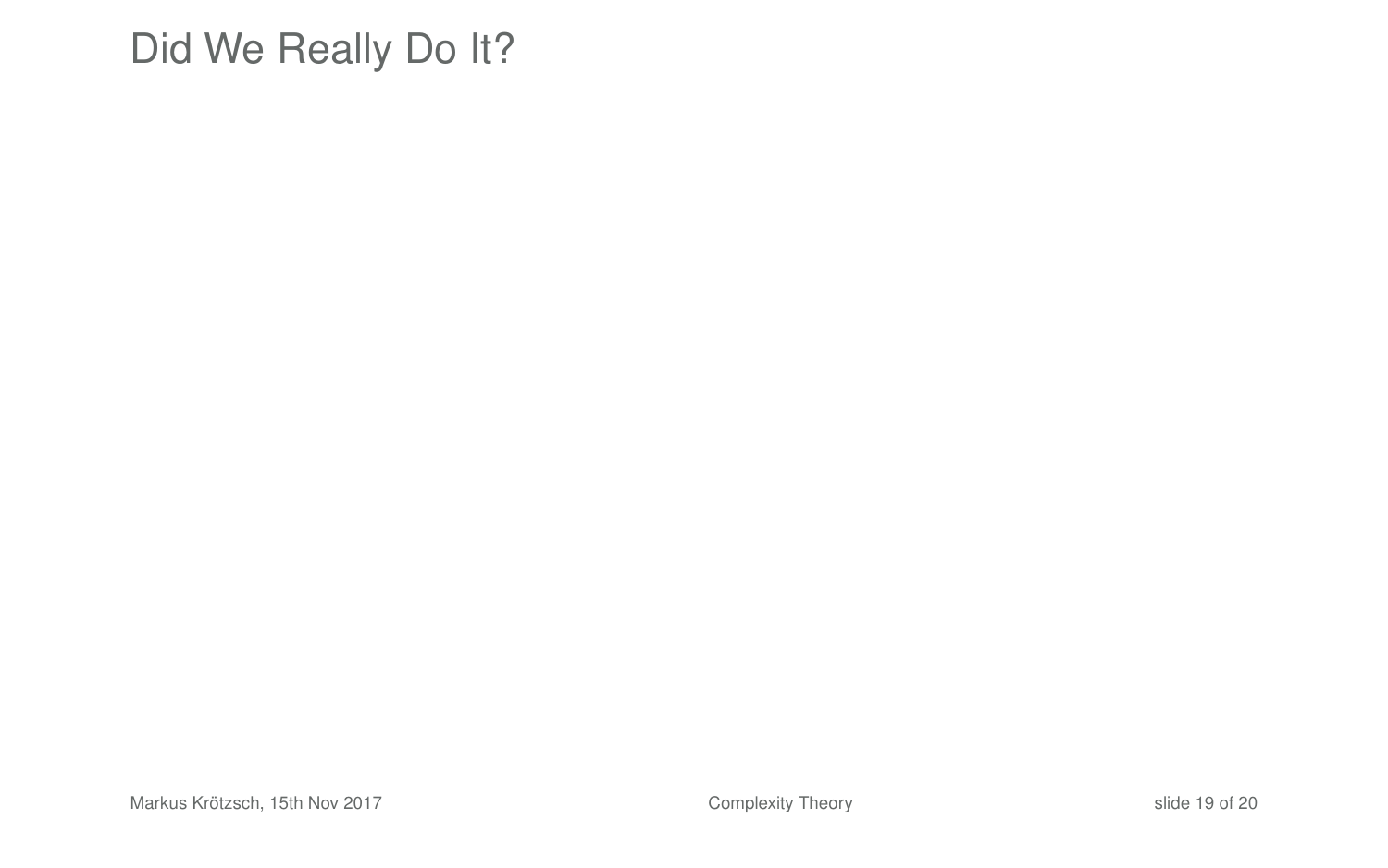"Select *d* such that  $2^{df(n)} \geq |Q| \cdot n \cdot f(n) \cdot |\Gamma|^{f(n)n}$ 

How does the algorithm actually do this?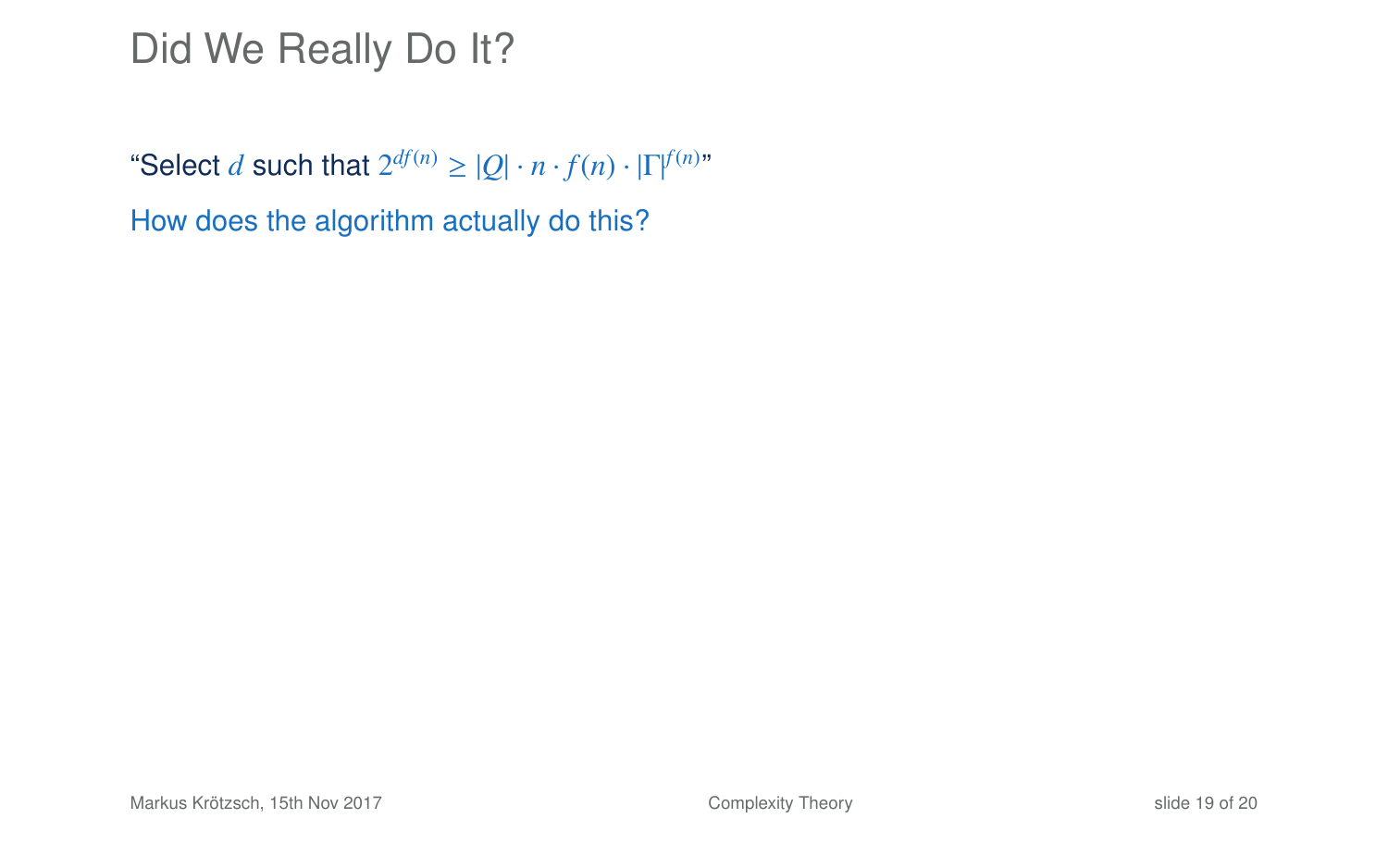"Select *d* such that  $2^{df(n)} \geq |Q| \cdot n \cdot f(n) \cdot |\Gamma|^{f(n)n}$ 

How does the algorithm actually do this?

- $f(n)$  was not part of the input!
- Even if we knew  $f$ , it might not be easy to compute!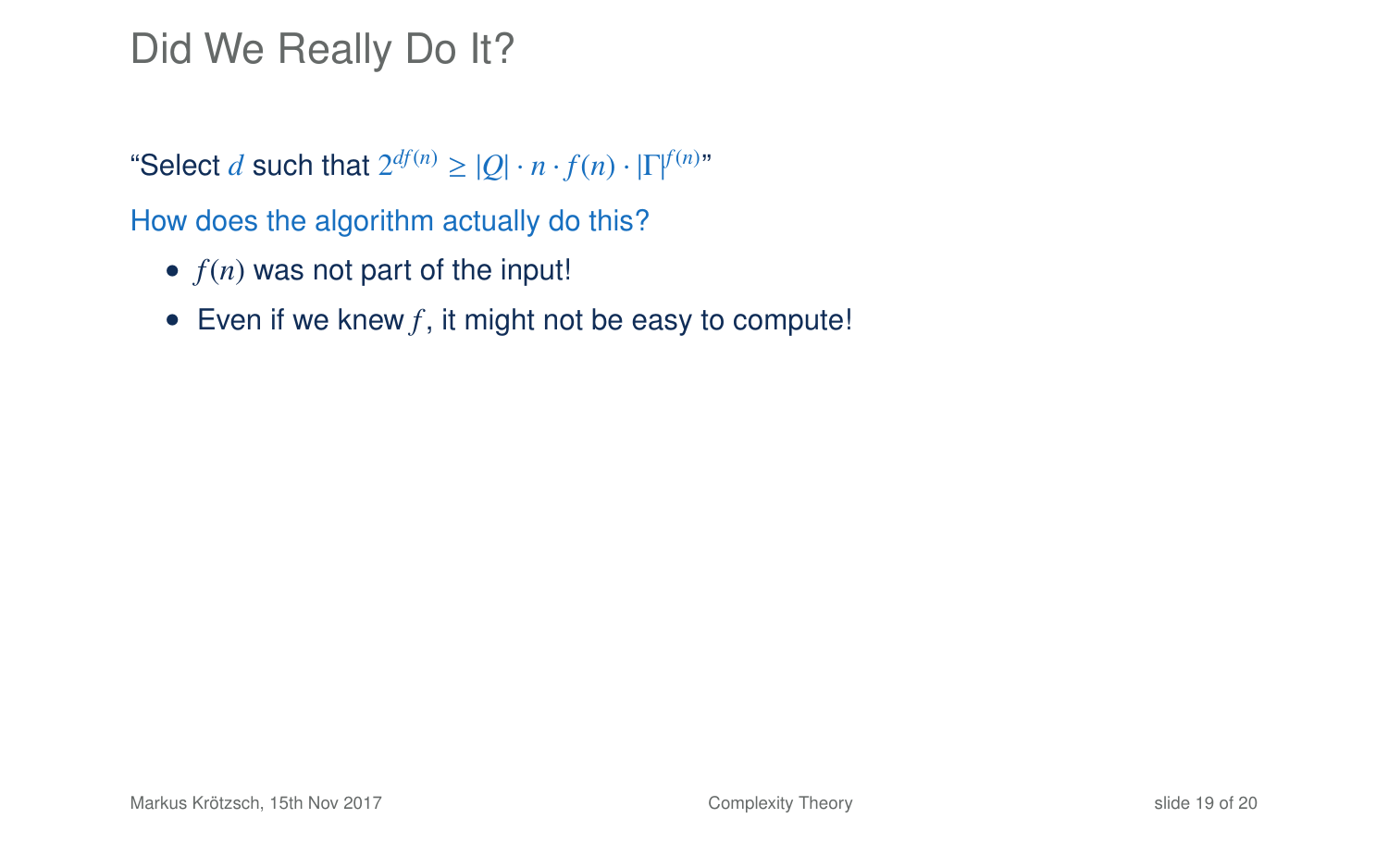"Select *d* such that  $2^{df(n)} \geq |Q| \cdot n \cdot f(n) \cdot |\Gamma|^{f(n)n}$ 

How does the algorithm actually do this?

- $\bullet$   $f(n)$  was not part of the input!
- Even if we knew  $f$ , it might not be easy to compute!

Solution: replace  $f(n)$  by a parameter  $\ell$  and probe its value

- (1) Start with  $\ell = 1$
- (2) Check if M can reach any configuration with more than  $\ell$  tape cells (iterate over all configurations of size  $\ell + 1$ ; use CanYield on each)
- (3) If yes, increase  $\ell$  by 1; goto (2)
- (4) Run algorithm as before, with  $f(n)$  replaced by  $\ell$

Therefore: we don't need to know *f* at all. This finishes the proof.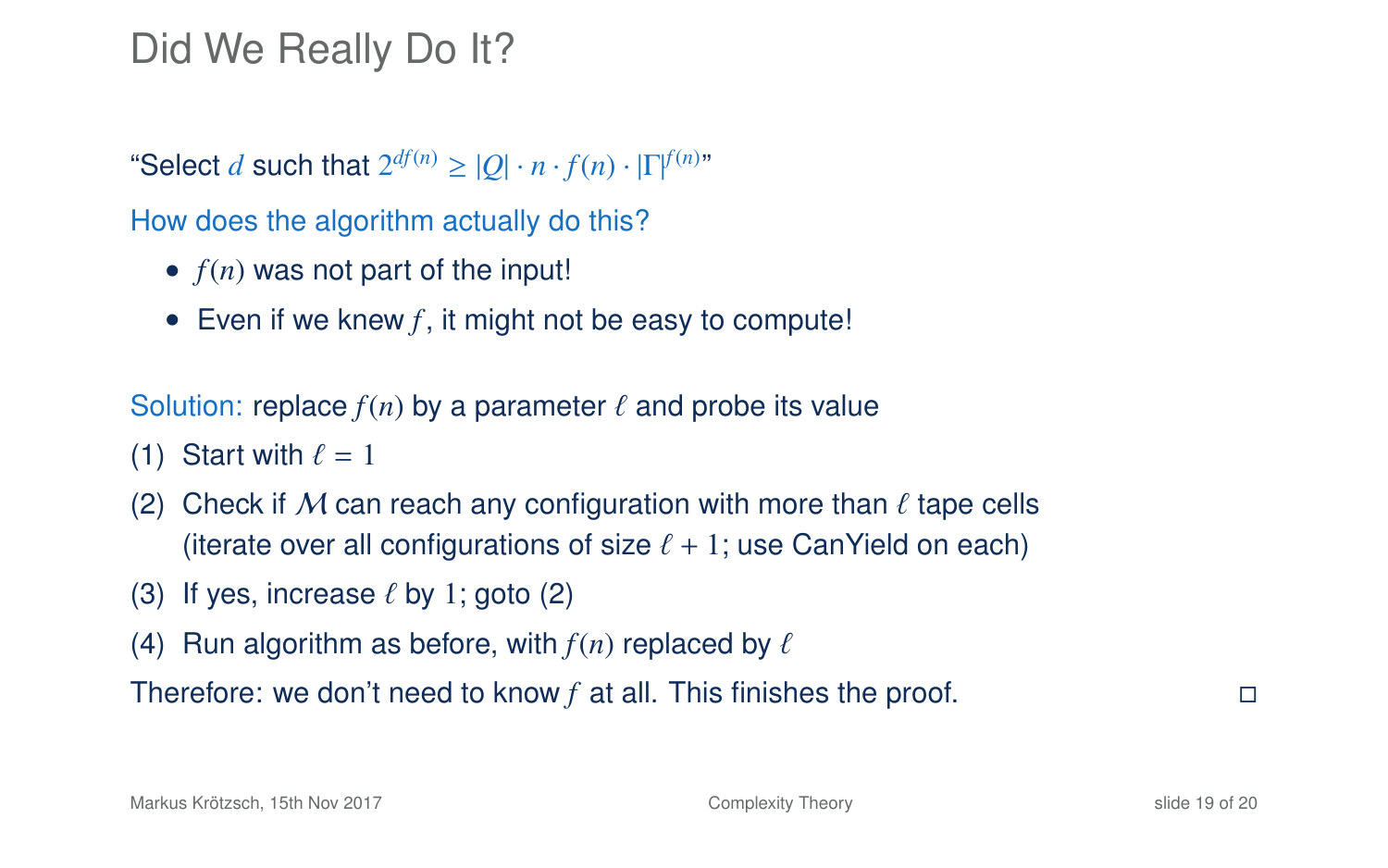Summary: Relationships of Space and Time

Summing up, we get the following relations:

```
L ⊆ NL ⊆ P ⊆ NP ⊆ PSpace = NPSpace ⊆ ExpTime ⊆ NExpTime
```
We also noted  $P \subseteq \text{coNP} \subseteq \text{PSpace}$ .

#### **Open questions:**

- Is Savitch's Theorem tight?
- Are there any interesting problems in these space classes?
- We have PSpace = NPSpace = coNPSpace. But what about L, NL, and coNL?